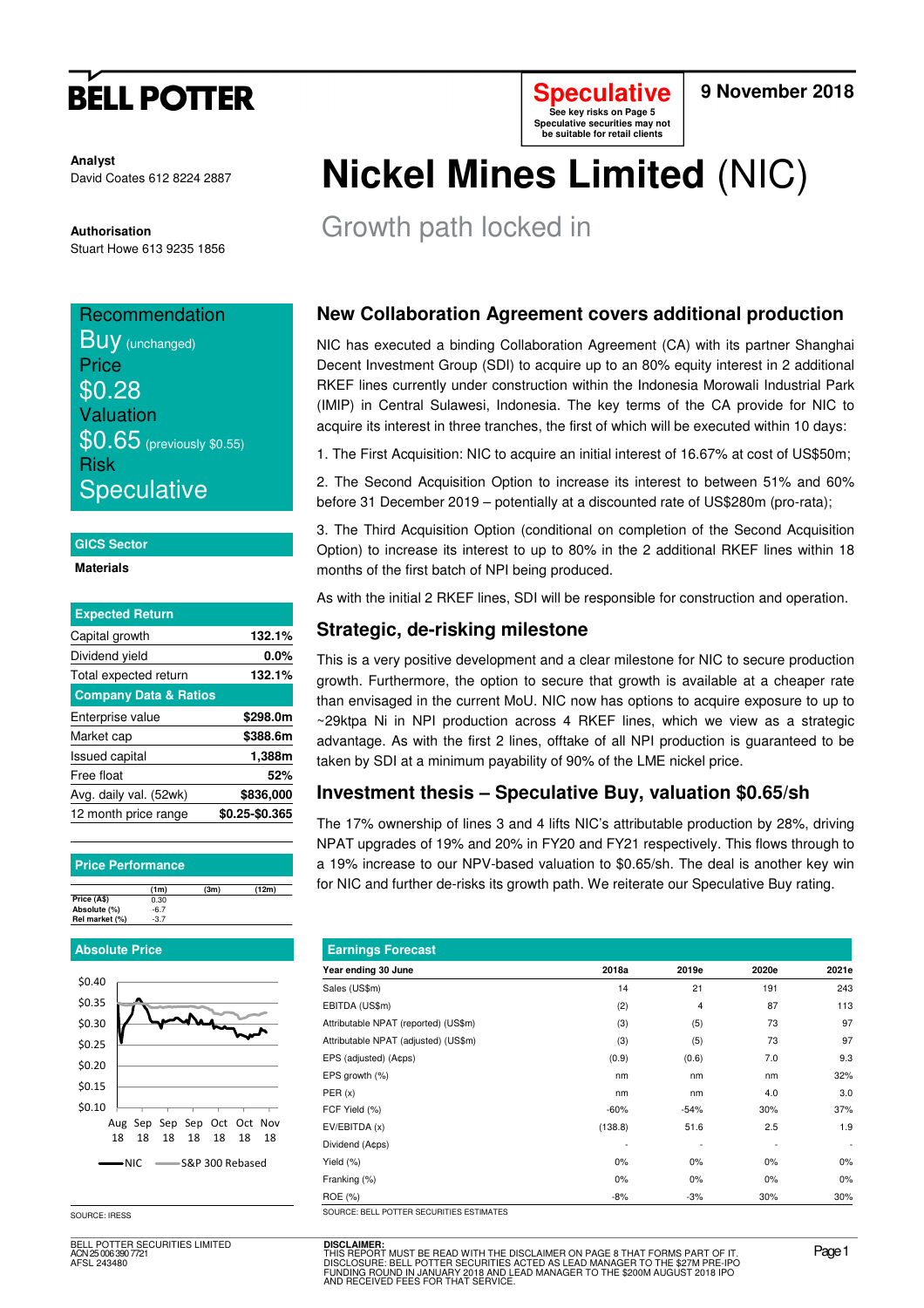## **Growth path locked in**

### **Fresh Collaboration Agreement for additional production**

NIC has executed a binding Collaboration Agreement (CA) with its partner Shanghai Decent Investment Group (SDI) to acquire up to an 80% equity interest in 2 additional Rotary Kiln Electric Furnace (RKEF) lines currently under construction within the Indonesia Morowali Industrial Park (IMIP) in Central Sulawesi, Indonesia.

The additional RKEF lines (to be referred to as the Ranger Nickel RKEF lines) will be owned under a replica structure to RKEF lines 1 and 2 (referred to as the Hengjaya Nickel RKEF lines).

The key terms of the CA provide for NIC to acquire its interest in three tranches, the first of which will be executed within 10 business days after the execution of this CA. NIC has sufficient funds available to complete the deal.

**1. The First Acquisition:** NIC to acquire an initial interest of 16.67% in the Ranger Nickel RKEF lines at cost of US\$50m, equivalent to US\$300m on a pro-rata basis;

**2. The Second Acquisition Option:** for NIC to increase its interest to between 51% and 60% before 31 December 2019, potentially at a discounted rate of US\$280m on a pro-rata basis. The lower acquisition cost will be payable if it is completed within 60 days of the first batch of nickel pig iron (NPI) being produced from the Ranger Nickel RKEF lines. If the Second Acquisition is completed more than 60 days after the first batch of NPI is produced, the additional percentage acquired will be calculated based on a pro-rata valuation of US\$300m; and

**3. The Third Acquisition Option** (conditional on completion of the Second Acquisition Option): for NIC to increase its interest to up to 80% in the Ranger Nickel RKEF lines within 18 months of the first batch of NPI being produced. This will be based on a pro-rata valuation of US\$300m.

As with the Hengjaya Nickel RKEF lines, SDI will be responsible for their construction and operation. Also, as with the Hengjaya Nickel RKEF lines, offtake of all NPI production is guaranteed to be taken by SDI at a minimum payability of 90% of the LME nickel price.

### **Strategic, de-risking milestone**

This is a very positive development and a clear milestone for NIC to secure production growth. Furthermore, the option is available to secure that growth at a cheaper rate than envisaged in the current MoU, the terms of which were based upon a flat US\$300m valuation for the Ranger Nickel RKEF lines.

Including the existing Collaboration and Subscription Agreement (CSA) which covers the Hengjaya Nickel RKEF lines, NIC now has options in place to acquire exposure to up to ~29ktpa Ni in NPI production (assuming 16ktpa Ni in NPI production rates per two lines).

However, with this update we view it as more likely that rather than moving to 100% ownership of the Hengjaya Nickel RKEF lines (from the current 60% ownership), NIC will prioritise lifting its ownership of the Ranger Nickel RKEF lines to 60% and taking advantage of the discounted valuation period.

The timeframe of the acquisition options suggests to us that the Ranger Nickel RKEF lines, which are currently under construction, will be achieve first production in early 2HCY19 and we will see the Acquisition Options exercised shortly thereafter.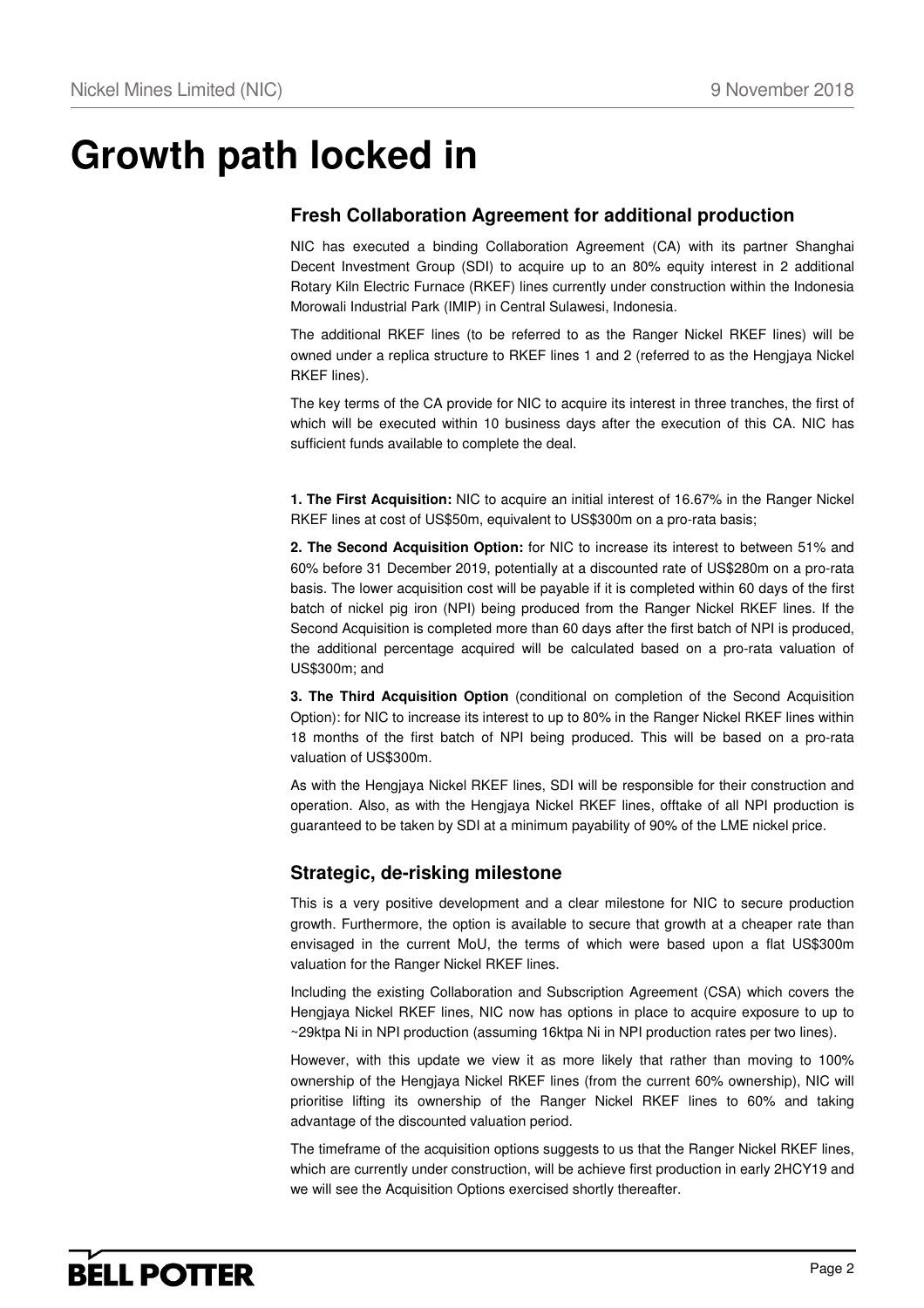#### **Changes to our forecasts**

Following the announcement of the execution of the Collaboration Agreement for 2 additional RKEF lines, we make the following changes to our modelled assumptions:

- We now model the 4 RKEF lines as a single production unit, with NIC holding effective ownership of 38.5% of the combined operations. This lifts attributable Ni in NPI production ~28% from ~9.9ktpa to ~12.7ktpa, on a steady state basis;
- We include the payment of the US\$50m acquisition cost in the December 2018 quarter;
- We double our assumed sustaining capital costs (100% basis), reflecting the maintenance of 4 RKEF production lines as opposed to 2;
- We apply the standard 25% corporate income tax rate to profits from NPI production from the 2 additional RKEF lines. They are not currently subject to the tax holiday that was recently announced to apply to RKEF lines 1 and 2; and
- Leave our operating cost assumptions unchanged, while noting there is potential for fixed costs to be spread across 4 lines of production as opposed to 2, and that other synergies may be realised due to the increased scale of the operations.

| Table 1 - Changes to our FY forecasts |                          |                          |               |               |                |               |        |               |               |
|---------------------------------------|--------------------------|--------------------------|---------------|---------------|----------------|---------------|--------|---------------|---------------|
|                                       | <b>Previous</b>          |                          |               | <b>New</b>    |                |               | Change |               |               |
| Year end 30 June                      | Jun-19                   | <b>Jun-20</b>            | <b>Jun-21</b> | <b>Jun-19</b> | <b>Jun-20</b>  | <b>Jun-21</b> | Jun-19 | <b>Jun-20</b> | <b>Jun-21</b> |
| Prices & currency                     |                          |                          |               |               |                |               |        |               |               |
| Nickel price (US\$/lb)                | 6.55                     | 7.15                     | 7.45          | 6.55          | 7.15           | 7.45          | 0%     | 0%            | 0%            |
| Nickel price (US\$/t)                 | 14,450                   | 15,763                   | 16,424        | 14,450        | 15,763         | 16,424        | 0%     | 0%            | 0%            |
| <b>US\$/A\$</b>                       | 0.73                     | 0.75                     | 0.75          | 0.73          | 0.75           | 0.75          | $0\%$  | 0%            | 0%            |
| <b>Production &amp; costs</b>         |                          |                          |               |               |                |               |        |               |               |
| Ore mined (Mt)                        | 607,771                  | 1,277,711                | 1,564,545     | 607,771       | 1,277,711      | 1,564,545     | $0\%$  | 0%            | 0%            |
| Nickel in ore                         | 7,052                    | 14,489                   | 17,742        | 7,052         | 14,489         | 17,742        | $0\%$  | $0\%$         | $0\%$         |
| Nickel in ore (attributable)          | 5,641                    | 10,142                   | 11,177        | 5,641         | 10,142         | 11,177        | 0%     | 0%            | 0%            |
| RKEF NPI production                   | 5,000                    | 122,500                  | 150,000       | 10,000        | 245,000        | 300,000       | 100%   | 100%          | 100%          |
| Contained nickel                      | 550                      | 13,475                   | 16,500        | 1,100         | 26,950         | 33,000        | 100%   | 100%          | 100%          |
| Contained nickel (attributable)       | 330                      | 8,085                    | 9,900         | 424           | 10,376         | 12,705        | 28%    | 28%           | 28%           |
| Cash costs (US\$/t Ni)                | $\overline{\phantom{a}}$ | 8,101                    | 8,225         |               | 7,921          | 8,073         | na     | $-2%$         | $-2%$         |
| AISC (US\$/t Ni)                      | $\overline{\phantom{a}}$ | 8,161                    | 8,273         |               | 7,980          | 8,122         | na     | $-2%$         | $-2%$         |
| Earnings                              |                          |                          |               |               |                |               |        |               |               |
| Revenue (attributable, US\$m)         | 17                       | 150                      | 191           | 18            | 191            | 243           | 8%     | 28%           | 28%           |
| EBITDA (attributable, US\$m)          | 3                        | 67                       | 88            | 4             | 87             | 113           | 41%    | 29%           | 28%           |
| NPAT (reported, attributable, US\$m)  | (5)                      | 61                       | 81            | (5)           | 73             | 97            | na     | 19%           | 20%           |
| EPS (reported, Acps)                  | (1)                      | 6                        |               | (1)           | $\overline{7}$ | 9             | na     | 19%           | 20%           |
| PER(x)                                | (46.9)                   | 4.7                      | 3.6           | (50.0)        | 4.0            | 3.0           | (3.1)  | (0.8)         | (0.6)         |
| EPS growth (%)                        | nm                       | nm                       | 32%           | nm            | nm             | 32%           | nm     | nm            | 0%            |
| DPS (Acps)                            |                          | $\overline{\phantom{a}}$ |               |               |                |               | na     | na            | na            |
| Yield                                 | 0%                       | 0%                       | 0%            | $0\%$         | 0%             | 0%            | 0%     | 0%            | $0\%$         |
| NPV (A\$/sh)                          | 0.45                     | 0.55                     | 0.71          | 0.55          | 0.65           | 0.82          | 21%    | 19%           | 15%           |
| Price Target (A\$/sh)                 |                          | 0.55                     |               |               | 0.65           |               |        | 18%           |               |

#### The resulting changes to our forecasts and valuation are summarised in the table below:

SOURCE: COMPANY DATA AND BELL POTTER SECURITIES ESTIMATES

The 17% ownership of lines 3 and 4 lifts NIC's attributable production by 28%, driving NPAT upgrades of 19% and 20% in FY20 and FY21 respectively. This flows through to a 19% increase to our NPV-based valuation to \$0.65/sh.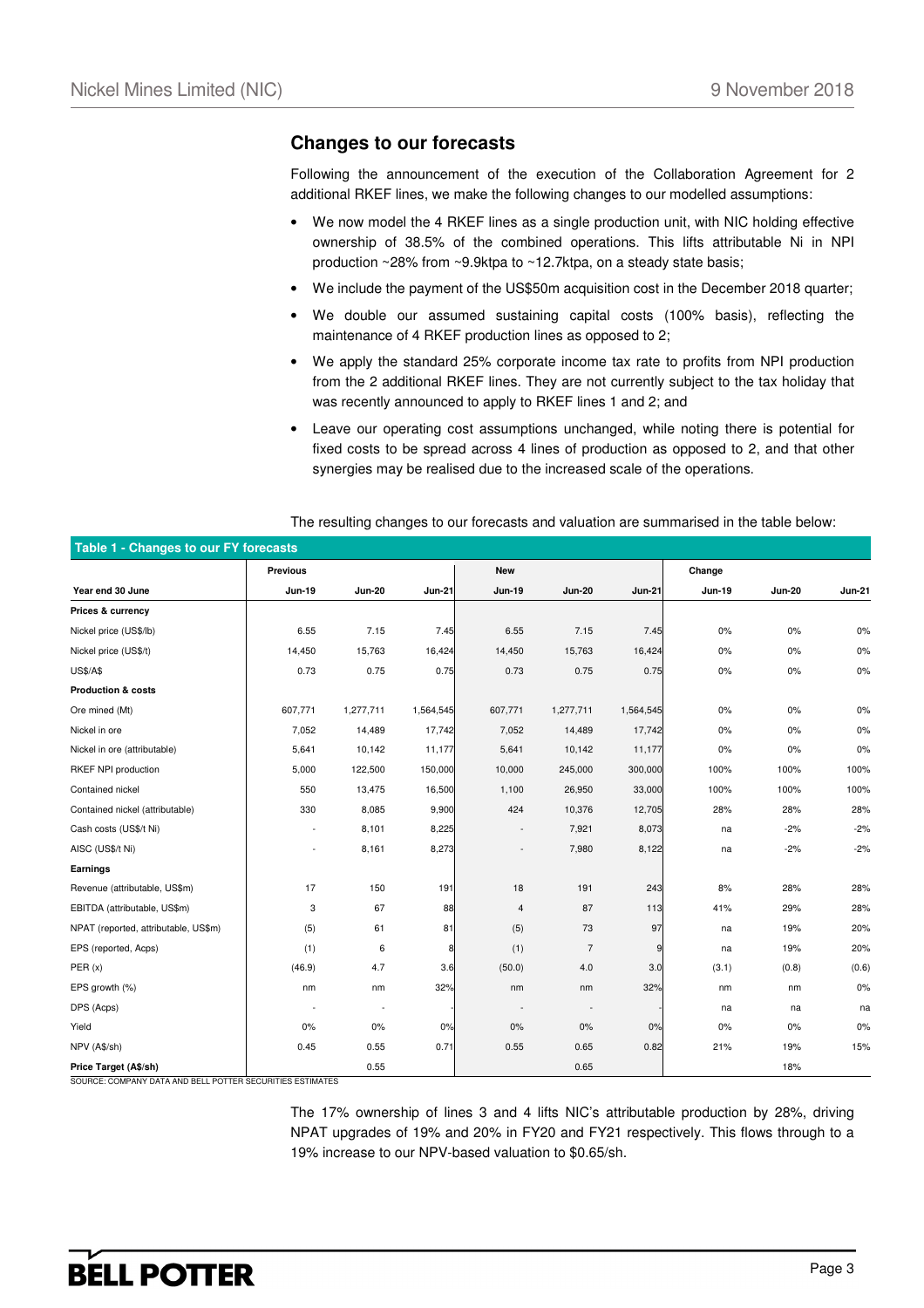## **Upcoming catalysts**

Upcoming catalysts for NIC include:

- Updates on the progress of construction of the Hengjaya Nickel RKEF lines in which NIC has a 60% interest and the Ranger Nickel RKEF lines, in which NIC is about to acquire a 16.67% interest;
- The December quarter production and cost report due in January 2019; and
- Commissioning of both RKEF lines, which scheduled to commence around the end of the June 2019 quarter and which will be a key milestone for the company.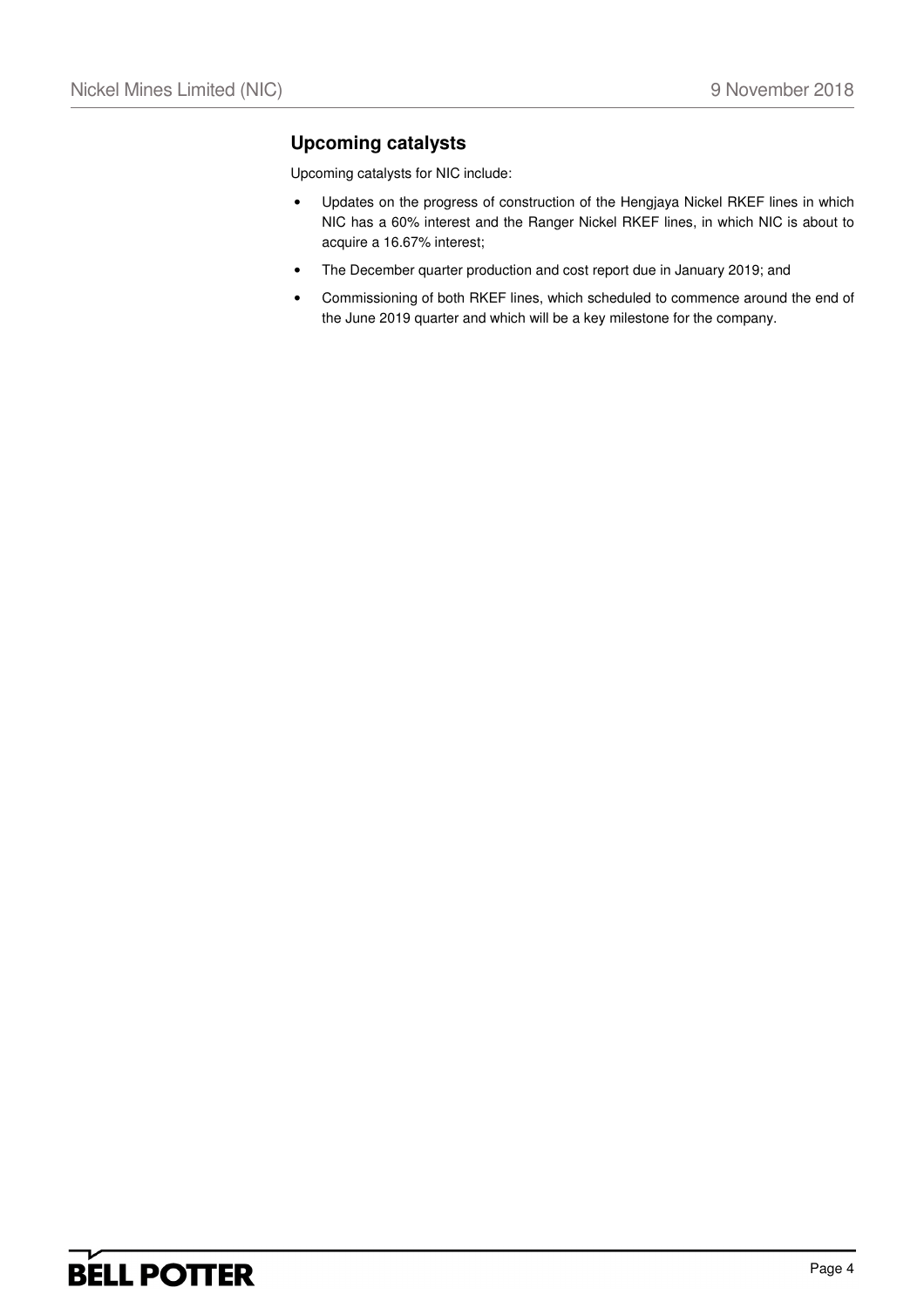## **Nickel Mines Limited (NIC)**

### **Company description: high grade, steady state producer**

Nickel Mines Limited ('Nickel Mines' or 'NIC') is a newly listed ASX company, formed in 2007. Its operations are focused in Central Sulawesi, Indonesia, where it holds a 60% interest two Rotary Kiln Electric Furnace (RKEF) lines with Shanghai Decent Investments (SDI) a subsidiary of Tsingshan Group, the world's largest stainless steel producer. The RKEF lines are located in an existing, fully integrated stainless steel production facility, the Indonesian Morowali Industrial Park (IMIP), in Central Sulawesi, Indonesia. Construction of the NIC's two RKEF lines is advanced and commissioning on track for the end of the June quarter 2019, after which production is planned to ramp up to a targeted run-rate of 16ktpa nickel in NPI (100% basis).

NIC also holds an 80% interest in Hengjaya Mine ('HM'), a high-grade, long-life nickel laterite deposit, also in Central Sulawesi in close proximity to the IMIP. The balance of the asset is owned by NIC's local Indonesian partner. The HM produces Direct Shipping Ore (DSO), the bulk of which is sold into the IMIP facility for the production of Nickel Pig Iron (NPI), a key input into stainless steel production.

### **Investment thesis – Speculative Buy, valuation \$0.65/sh**

The 17% ownership of lines 3 and 4 lifts NIC's attributable production by 28%, driving NPAT upgrades of 19% and 20% in FY20 and FY21 respectively. This flows through to a 19% increase to our NPV-based valuation to \$0.65/sh. The deal is another key win for NIC and further de-risks its growth path. We reiterate our Speculative Buy rating.

### **Valuation: \$0.65/sh**

Our 12-month forward NIC valuation incorporates DCF models of its attributable interests in the Hengjaya laterite nickel ore mine (HM), a 60% interest in the two Hengjaya Nickel RKEF lines and a 16.67% interest in the two Ranger Nickel RKEF lines. lines We have constructed a discounted cash flow (DCF) model for NIC's attributable interest in these RKEF lines that are under construction at Tsingshan's IMIP facility and a DCF calculation for NIC's current 80% interest (declining to 49% from FY2023) in the Hengjaya laterite nickel ore mine. We also include a notional value for exploration and development projects, an estimate of corporate overhead costs and NIC's last reported net debt position. Our valuation is calculated on a fully diluted basis. Following the latest update, our valuation stands at \$0.65/sh.

### **Risks**

Key risks to our investment case include (but are not limited to):

- **Funding and capital management risks:** Funding and capital management risks can include access to debt and equity finance, maintaining covenants on debt finance, managing dividend payments and managing debt repayments. Exploration and development companies with no sales revenues are reliant on access to equity markets and debt financing to fund the advancement and development of their projects.
- **Operating and development risks:** Mining companies' assets are subject to risks associated with their operation and development. Risks for each company can be heightened depending on method of operation (e.g. underground versus open pit mining) or whether it is a single mine company. Development of mining assets may be subject to receiving permits, approvals timelines or weather events, causing delays to commissioning and commercial production.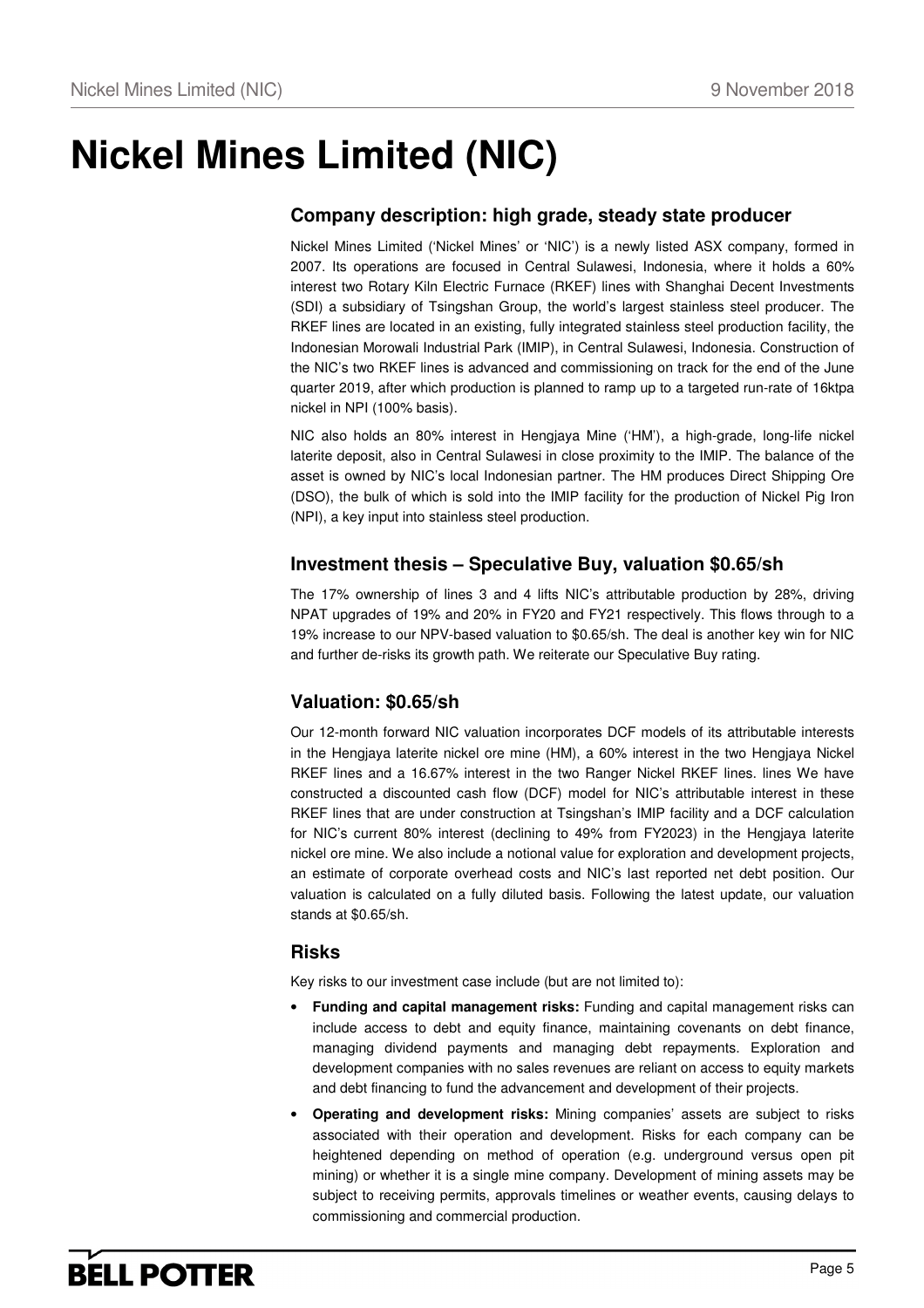- **Operating and capital cost fluctuations:** The cost and availability of exploration, development and mining inputs can fluctuate widely and cause significant differences between planned and actual operating and capital costs. Key operating costs are linked to energy and labour costs as well as access to, and availability of, technical skills, operating equipment and consumables.
- **Commodity price and exchange rate fluctuations:** The future earnings and valuations of exploration, development and producing Resources companies are subject to fluctuations in underlying commodity prices and foreign currency exchange rates.
- **Resource growth and mine life extensions:** The viability of future operations and the earnings forecasts and valuations reliant upon them may depend upon resource and reserve growth to extend mine lives, which is in turn dependent upon exploration success, of which there are no guarantees.
- **Regulatory changes risks:** Changes to the regulation of infrastructure and taxation (among other things) can impact the earnings and valuation of mining companies. NIC's assets are located in Sulawesi, Indonesia, which has in the past implemented regulatory changes related to mining project ownership, fiscal terms and mineral export requirements.
- **Sovereign risks:** Mining companies' assets are subject to the sovereign risks of the jurisdiction within which they are operating. NIC's assets are in Indonesia, a G20 country with one of the largest economies in SE Asia. Its sovereign debt is rated investment grade by the major ratings agencies.
- **Corporate/M&A risks:** Risks associated with M&A activity including differences between the entity's and the market's perception of value associated with completed transactions. NIC is the junior partner co-investing in production assets with a large, privately owned Chinese company. The strength and cohesiveness of this relationship over the long term has the potential to both add and reduce value to the partnership. One of the key mitigating factors in this respect has been the investment of a combined US\$50m by SDI and Wanlu Investments (US\$26m and US\$24m respectively) into NIC equity.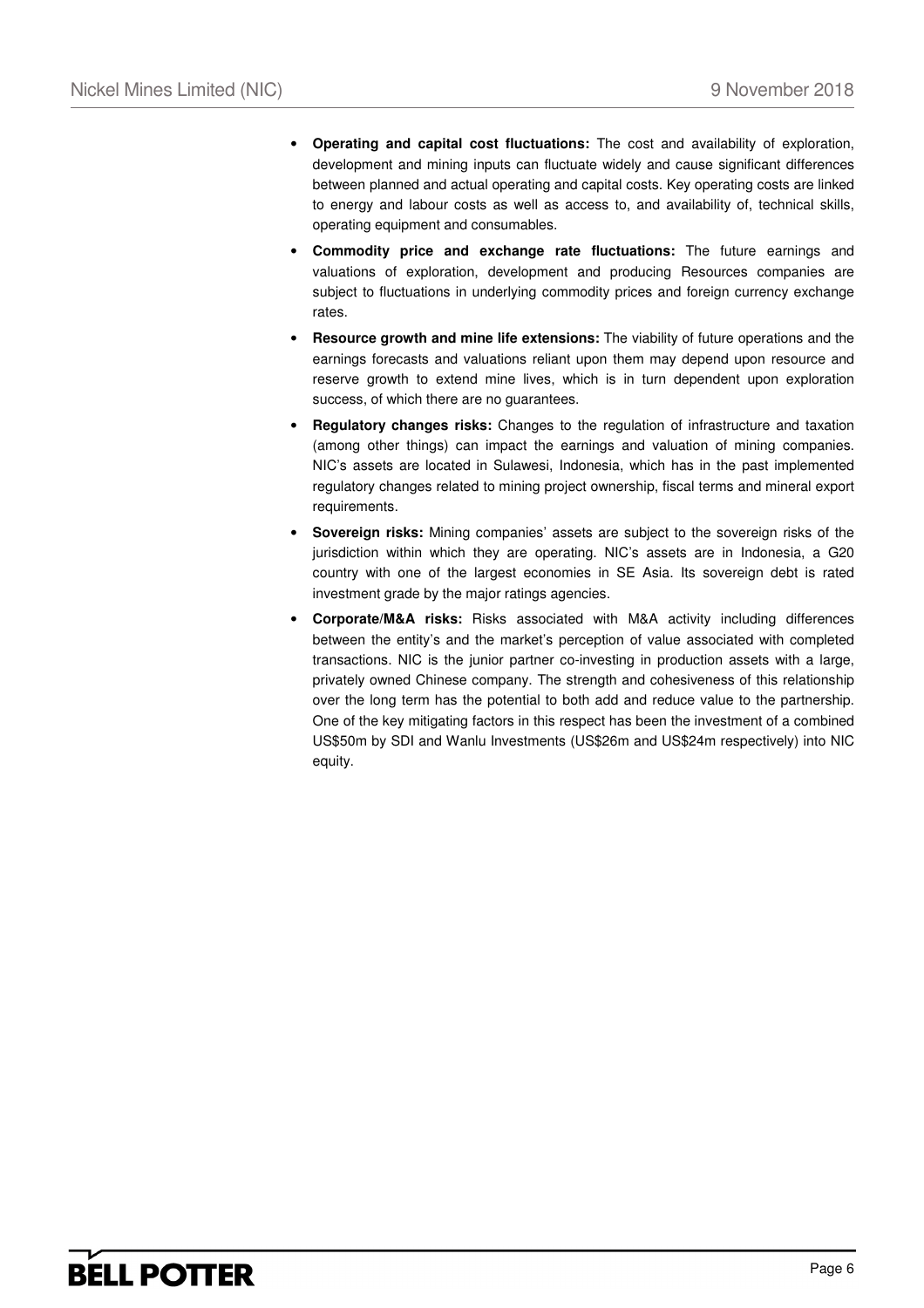## **Nickel Mines Limited** as at 9 November 2018

## Recommendation Buy, Speculative

Nickel Mines Limited (Nickel Mines Limited (Nickel Mines Limited Control Mines Limited Control Mines Limited C Price \$0.28<br>Valuation \$0.65

#### **Table 2 - Financial summary**

| Year ending 30 June<br>Unit<br>2017a<br>2018a<br>2019e<br>2020e<br>2021e<br>Unit<br>2017a<br>2018a<br>2019e<br>2020e<br>2021e<br>Year ending 30 June<br><b>VALUATION</b><br>US\$m<br>8.6<br>13.6<br>21.3<br>191.0<br>243.4<br>Revenue<br>US\$m<br>(104.5)<br>US\$m<br>73.0<br>(11.9)<br>(15.1)<br>(17.1)<br>(130.6)<br>Attributable NPAT<br>(3.8)<br>(3.3)<br>(4.5)<br>96.8<br>Expense<br><b>EBITDA</b><br>US\$m<br>(3.3)<br>4.2<br>86.5<br>112.8<br>Attributable NPAT<br>A\$m<br>(5.1)<br>(6.1)<br>97.4<br>129.0<br>(1.6)<br>(4.4)<br>7.0<br>9.3<br>Depreciation<br>US\$m<br>(0.1)<br>(0.1)<br>(1.1)<br>(4.8)<br>(5.8)<br><b>Reported EPS</b><br>Ac/sh<br>(1.6)<br>(0.9)<br>(0.6)<br>US\$m<br>106.9<br>7.0<br>9.3<br>EBIT<br>(3.4)<br>(1.6)<br>3.1<br>81.8<br><b>Adjusted EPS</b><br>Ac/sh<br>(0.9)<br>(0.6)<br>(1.6)<br>US\$m<br>(0.5)<br>0.0<br>2.7<br>EPS growth<br>$\%$<br>32%<br>Net interest expense<br>(0.7)<br>0.4<br>nm<br>nm<br>nm<br>nm<br>3.0x<br>Unrealised gains (Impairments)<br>US\$m<br>PER<br>4.0x<br>X<br>nm<br>nm<br>nm<br>US\$m<br><b>DPS</b><br>Other<br>(7.3)<br>Ac/sh<br>٠<br>PBT<br>US\$m<br>(3.9)<br>(2.3)<br>(4.2)<br>82.2<br>109.6<br>$\%$<br>0%<br>0%<br>0%<br>0%<br>Franking<br>0%<br>US\$m<br>0%<br>0.2<br>(0.7)<br>(6.7)<br>(8.8)<br>Yield<br>$\%$<br>0%<br>0%<br>0%<br>0%<br>Tax expense<br>US\$m<br>75.5<br>FCF/share<br>8.5<br>10.2<br>(3.7)<br>(2.9)<br>(4.2)<br>100.8<br>Ac/sh<br>(0.0)<br>(16.9)<br>(15.1)<br>Comprehensive loss for the year<br>Non-Controlling Interest<br>US\$m<br>(2.5)<br>(4.0)<br>FCF yield<br>$\%$<br>0%<br>$-60%$<br>$-54%$<br>30%<br>37%<br>0.1<br>0.4<br>(0.3)<br>US\$m<br>73.0<br>96.8<br>P/FCFPS<br>2.7x<br>Attributable NPAT (reported)<br>(3.8)<br>(3.3)<br>(4.5)<br>$-2510.6x$<br>$-1.7x$<br>$-1.9x$<br>3.3x<br>X<br>US\$m<br>73.0<br>EV/EBITDA<br>$-138.8x$<br>NPAT (underlying)<br>(3.8)<br>(3.3)<br>(4.5)<br>96.8<br>$-64.9x$<br>51.6x<br>2.5x<br>1.9x<br>X<br><b>EBITDA</b> margin<br>$\%$<br>20%<br>45%<br>46%<br>nm<br>nm<br><b>CASH FLOW</b><br>43%<br>44%<br>EBIT margin<br>$\%$<br>14%<br>nm<br>nm<br>Unit<br>2017a<br>2018a<br>2020e<br>2021e<br>Year ending 30 June<br>2019e<br>$\frac{9}{6}$<br>$-27%$<br>$-5%$<br>$-3%$<br>27%<br>26%<br>Return on assets<br><b>OPERATING CASHFLOW</b><br>2029%<br>$-8%$<br>$-3%$<br>30%<br>30%<br>Return on equity<br>℅<br>US\$m<br>19.6<br>238.1<br><b>LIQUIDITY &amp; LEVERAGE</b><br>9.1<br>13.5<br>174.1<br>Receipts<br>US\$m<br>(213)<br>Payments<br>(8.8)<br>(21.5)<br>(15.7)<br>(82.7)<br>(124.1)<br>Net debt (cash)<br>\$m<br>(17)<br>(106)<br>US\$m<br>(6.7)<br>ND / E<br>$\%$<br>0%<br>0%<br>$-8%$<br>$-37%$<br>$-55%$<br>Tax<br>US\$m<br>0.0<br>2.7<br>0%<br>0%<br>$-9%$<br>$-58%$<br>$-124%$<br>0.1<br>0.0<br>0.4<br>$ND / (ND + E)$<br>$\%$<br>Net interest<br>US\$m<br>(0.2)<br>EBITDA / Interest<br>$-2.4x$<br>Other<br>(0.3)<br>$-6.1x$<br>nm<br>nm<br>nm<br>x<br>Operating cash flow<br>US\$m<br>0.1<br>(8.2)<br>3.9<br>91.8<br>110.0<br><b>ATTRIBUTABLE DATA - NICKEL MINES LTD</b><br><b>INVESTING CASHFLOW</b><br>2021e<br>US\$m<br>(0.1)<br>(0.7)<br>(118.3)<br>(2.8)<br>(2.5)<br>Year ending 30 June<br>Unit<br>2017a<br>2018a<br>2019e<br>2020e<br>Property, plant and equipment<br>Mine development<br>US\$m<br>(7.6)<br>(0.1)<br>(0.4)<br>Revenues<br>US\$m<br>6.9<br>10.8<br>18.3<br>180.4<br>226.7<br>US\$m<br>(0.4)<br><b>EBITDA</b><br>US\$m<br>(2.7)<br>3.6<br>82.7<br>106.5<br>Exploration & evaluation<br>(0.3)<br>(0.4)<br>(1.2)<br>US\$m<br><b>NPAT</b><br>US\$m<br>73.0<br>Other<br>(50.0)<br>(3.8)<br>(3.3)<br>(4.5)<br>96.8<br>(0.1)<br>(126.2)<br>Investing cash flow<br>US\$m<br>(50.7)<br>(3.3)<br>(3.3)<br>Net distributable cash flow<br>US\$m<br>0.1<br>0.0<br>15.0<br>79.7<br>96.0<br>Free Cash Flow<br>US\$m<br>(0.0)<br>(58.9)<br>(122.3)<br>88.5<br>106.7<br>EV/EBITDA<br>59.9<br>2.6<br>2.0<br>nm<br>nm<br>x<br>PER<br>nm<br>nm<br>nm<br>4.0<br>3.0<br>X<br><b>FINANCING CASHFLOW</b><br>P/FCF<br>3.0<br>nm<br>nm<br>nm<br>3.7<br>US\$m<br>73.9<br>146.3<br>Share issues/(buy-backs)<br>0.1<br>ORE RESERVE AND MINERAL RESOURCE<br>US\$m<br>Debt proceeds<br>US\$m<br>(13.2)<br>% Ni<br>kt Ni<br>Hengjaya Nickel Mine (HM)<br>Mdmt<br>Debt repayments<br><b>Mineral Resources</b><br>Distributions to non-controlling interests<br>US\$m<br>Measured<br>0.700<br>1.80%<br>12,600<br>US\$m<br><b>Dividends</b><br>US\$m<br>(1.8)<br>(7.3)<br>Indicated<br>15.000<br>1.90%<br>285,000<br>Other<br>US\$m<br>Financing cash flow<br>0.1<br>59.0<br>139.0<br>Inferred<br>22.000<br>1.80%<br>396,000<br>US\$m<br>0.1<br>38.000<br>1.80%<br>678,000<br>Change in cash<br>$0.0\,$<br>16.7<br>88.5<br>106.7<br><b>Total</b><br><b>BALANCE SHEET</b><br><b>ASSUMPTIONS - Prices</b><br>Unit<br>2017a<br>2018a<br>2019e<br>2020e<br>2021e<br>Year ending 30 June avg<br>Unit<br>2017a<br>2018a<br>2019e<br>2020e<br>2021e<br>Year ending 30 June<br><b>ASSETS</b><br>US\$m<br>106.0<br>212.7<br>Nickel<br><b>US\$/lb</b><br>Cash & short term investments<br>0.3<br>0.8<br>17.5<br>\$4.60<br>\$5.65<br>\$6.55<br>\$7.15<br>\$7.45<br><b>US\$/t</b><br>US\$m<br>0.3<br>2.1<br>\$12,456<br>\$14,450<br>\$15,763<br>\$16,424<br>0.4<br>19.1<br>24.3<br>Nickel<br>\$10,141<br>Accounts receivable<br>Property, plant & equipment<br>US\$m<br>26.3<br>76.6<br>194.0<br>192.8<br>190.3<br>Currency<br>AUD:USD<br>0.75<br>0.75<br>0.75<br>Mine development expenditure<br>US\$m<br>7.4<br>6.8<br>6.4<br>0.78<br>0.73<br>US\$m<br>0.3<br>0.6<br>Exploration & evaluation<br>1.0<br><b>ASSUMPTIONS - Production &amp; costs</b><br>Other<br>US\$m<br>1.1<br>1.6<br>1.6<br>1.6<br>1.6<br>222.9<br>327.0<br>436.4<br>2017a<br>2020e<br>2021e<br><b>Total assets</b><br>US\$m<br>27.9<br>79.4<br>Year ending 30 June<br>Unit<br>2018a<br>2019e<br><b>LIABILITIES</b><br>Hengjaya Mine<br>Accounts payable<br>US\$m<br>12.3<br>2.9<br>4.3<br>26.1<br>32.7<br>Ore mined<br>303,597<br>391,362<br>607,771<br>1,277,711<br>1.564.545<br>wmt<br>1.9%<br>1.8%<br>Income tax payable<br>US\$m<br>0.4<br>0.7<br>6.7<br>8.8<br>Ore grade<br>% Ni<br>2.1%<br>2.1%<br>1.8%<br>÷<br>US\$m<br>13.5<br>7,052<br>14,489<br>17,742<br>t Ni<br>6,254<br>8,062<br>Borrowings<br>Nickel in ore<br>Other<br>US\$m<br>0.6<br>0.8<br>1.4<br>1.4<br>1.4<br>Nickel in ore (attributable)<br>t Ni<br>5,003<br>6.450<br>5,641<br>10,142<br>11,177<br>5.7<br>42.9<br><b>Total liabilities</b><br>US\$m<br>26.8<br>4.3<br>34.3<br><b>RKEF (IMIP)</b><br><b>SHAREHOLDER'S EQUITY</b><br>10,000<br>245,000<br>300,000<br>NPI production<br>$\mathsf{t}$<br>Share capital<br>US\$m<br>26.2<br>103.1<br>249.4<br>249.4<br>249.4<br>Contained nickel<br>t Ni<br>1.100<br>26,950<br>33,000 |
|-------------------------------------------------------------------------------------------------------------------------------------------------------------------------------------------------------------------------------------------------------------------------------------------------------------------------------------------------------------------------------------------------------------------------------------------------------------------------------------------------------------------------------------------------------------------------------------------------------------------------------------------------------------------------------------------------------------------------------------------------------------------------------------------------------------------------------------------------------------------------------------------------------------------------------------------------------------------------------------------------------------------------------------------------------------------------------------------------------------------------------------------------------------------------------------------------------------------------------------------------------------------------------------------------------------------------------------------------------------------------------------------------------------------------------------------------------------------------------------------------------------------------------------------------------------------------------------------------------------------------------------------------------------------------------------------------------------------------------------------------------------------------------------------------------------------------------------------------------------------------------------------------------------------------------------------------------------------------------------------------------------------------------------------------------------------------------------------------------------------------------------------------------------------------------------------------------------------------------------------------------------------------------------------------------------------------------------------------------------------------------------------------------------------------------------------------------------------------------------------------------------------------------------------------------------------------------------------------------------------------------------------------------------------------------------------------------------------------------------------------------------------------------------------------------------------------------------------------------------------------------------------------------------------------------------------------------------------------------------------------------------------------------------------------------------------------------------------------------------------------------------------------------------------------------------------------------------------------------------------------------------------------------------------------------------------------------------------------------------------------------------------------------------------------------------------------------------------------------------------------------------------------------------------------------------------------------------------------------------------------------------------------------------------------------------------------------------------------------------------------------------------------------------------------------------------------------------------------------------------------------------------------------------------------------------------------------------------------------------------------------------------------------------------------------------------------------------------------------------------------------------------------------------------------------------------------------------------------------------------------------------------------------------------------------------------------------------------------------------------------------------------------------------------------------------------------------------------------------------------------------------------------------------------------------------------------------------------------------------------------------------------------------------------------------------------------------------------------------------------------------------------------------------------------------------------------------------------------------------------------------------------------------------------------------------------------------------------------------------------------------------------------------------------------------------------------------------------------------------------------------------------------------------------------------------------------------------------------------------------------------------------------------------------------------------------------------------------------------------------------------------------------------------------------------------------------------------------------------------------------------------------------------------------------------------------------------------------------------------------------------------------------------------------------------------------------------------------------------------------------------------------------------------------------------------------------------------------------------------------------------------------------------------------------------------------------------------------------------------------------------------------------------------------------------------------------------------------------------------------------------------------------------------------------------------------------------------------------------------------------------------------------------------------------------------------------------------------------------------------------------------------------------------------------------------------------------------------------------------------------------------------------------------------------------------------------------------------------------------------------------------------------------------------------------------------------------|
|                                                                                                                                                                                                                                                                                                                                                                                                                                                                                                                                                                                                                                                                                                                                                                                                                                                                                                                                                                                                                                                                                                                                                                                                                                                                                                                                                                                                                                                                                                                                                                                                                                                                                                                                                                                                                                                                                                                                                                                                                                                                                                                                                                                                                                                                                                                                                                                                                                                                                                                                                                                                                                                                                                                                                                                                                                                                                                                                                                                                                                                                                                                                                                                                                                                                                                                                                                                                                                                                                                                                                                                                                                                                                                                                                                                                                                                                                                                                                                                                                                                                                                                                                                                                                                                                                                                                                                                                                                                                                                                                                                                                                                                                                                                                                                                                                                                                                                                                                                                                                                                                                                                                                                                                                                                                                                                                                                                                                                                                                                                                                                                                                                                                                                                                                                                                                                                                                                                                                                                                                                                                                                                                                                                                                                                                                                                                                                                                                                                                                                                                                                                                                                                                                                       |
|                                                                                                                                                                                                                                                                                                                                                                                                                                                                                                                                                                                                                                                                                                                                                                                                                                                                                                                                                                                                                                                                                                                                                                                                                                                                                                                                                                                                                                                                                                                                                                                                                                                                                                                                                                                                                                                                                                                                                                                                                                                                                                                                                                                                                                                                                                                                                                                                                                                                                                                                                                                                                                                                                                                                                                                                                                                                                                                                                                                                                                                                                                                                                                                                                                                                                                                                                                                                                                                                                                                                                                                                                                                                                                                                                                                                                                                                                                                                                                                                                                                                                                                                                                                                                                                                                                                                                                                                                                                                                                                                                                                                                                                                                                                                                                                                                                                                                                                                                                                                                                                                                                                                                                                                                                                                                                                                                                                                                                                                                                                                                                                                                                                                                                                                                                                                                                                                                                                                                                                                                                                                                                                                                                                                                                                                                                                                                                                                                                                                                                                                                                                                                                                                                                       |
|                                                                                                                                                                                                                                                                                                                                                                                                                                                                                                                                                                                                                                                                                                                                                                                                                                                                                                                                                                                                                                                                                                                                                                                                                                                                                                                                                                                                                                                                                                                                                                                                                                                                                                                                                                                                                                                                                                                                                                                                                                                                                                                                                                                                                                                                                                                                                                                                                                                                                                                                                                                                                                                                                                                                                                                                                                                                                                                                                                                                                                                                                                                                                                                                                                                                                                                                                                                                                                                                                                                                                                                                                                                                                                                                                                                                                                                                                                                                                                                                                                                                                                                                                                                                                                                                                                                                                                                                                                                                                                                                                                                                                                                                                                                                                                                                                                                                                                                                                                                                                                                                                                                                                                                                                                                                                                                                                                                                                                                                                                                                                                                                                                                                                                                                                                                                                                                                                                                                                                                                                                                                                                                                                                                                                                                                                                                                                                                                                                                                                                                                                                                                                                                                                                       |
|                                                                                                                                                                                                                                                                                                                                                                                                                                                                                                                                                                                                                                                                                                                                                                                                                                                                                                                                                                                                                                                                                                                                                                                                                                                                                                                                                                                                                                                                                                                                                                                                                                                                                                                                                                                                                                                                                                                                                                                                                                                                                                                                                                                                                                                                                                                                                                                                                                                                                                                                                                                                                                                                                                                                                                                                                                                                                                                                                                                                                                                                                                                                                                                                                                                                                                                                                                                                                                                                                                                                                                                                                                                                                                                                                                                                                                                                                                                                                                                                                                                                                                                                                                                                                                                                                                                                                                                                                                                                                                                                                                                                                                                                                                                                                                                                                                                                                                                                                                                                                                                                                                                                                                                                                                                                                                                                                                                                                                                                                                                                                                                                                                                                                                                                                                                                                                                                                                                                                                                                                                                                                                                                                                                                                                                                                                                                                                                                                                                                                                                                                                                                                                                                                                       |
|                                                                                                                                                                                                                                                                                                                                                                                                                                                                                                                                                                                                                                                                                                                                                                                                                                                                                                                                                                                                                                                                                                                                                                                                                                                                                                                                                                                                                                                                                                                                                                                                                                                                                                                                                                                                                                                                                                                                                                                                                                                                                                                                                                                                                                                                                                                                                                                                                                                                                                                                                                                                                                                                                                                                                                                                                                                                                                                                                                                                                                                                                                                                                                                                                                                                                                                                                                                                                                                                                                                                                                                                                                                                                                                                                                                                                                                                                                                                                                                                                                                                                                                                                                                                                                                                                                                                                                                                                                                                                                                                                                                                                                                                                                                                                                                                                                                                                                                                                                                                                                                                                                                                                                                                                                                                                                                                                                                                                                                                                                                                                                                                                                                                                                                                                                                                                                                                                                                                                                                                                                                                                                                                                                                                                                                                                                                                                                                                                                                                                                                                                                                                                                                                                                       |
|                                                                                                                                                                                                                                                                                                                                                                                                                                                                                                                                                                                                                                                                                                                                                                                                                                                                                                                                                                                                                                                                                                                                                                                                                                                                                                                                                                                                                                                                                                                                                                                                                                                                                                                                                                                                                                                                                                                                                                                                                                                                                                                                                                                                                                                                                                                                                                                                                                                                                                                                                                                                                                                                                                                                                                                                                                                                                                                                                                                                                                                                                                                                                                                                                                                                                                                                                                                                                                                                                                                                                                                                                                                                                                                                                                                                                                                                                                                                                                                                                                                                                                                                                                                                                                                                                                                                                                                                                                                                                                                                                                                                                                                                                                                                                                                                                                                                                                                                                                                                                                                                                                                                                                                                                                                                                                                                                                                                                                                                                                                                                                                                                                                                                                                                                                                                                                                                                                                                                                                                                                                                                                                                                                                                                                                                                                                                                                                                                                                                                                                                                                                                                                                                                                       |
|                                                                                                                                                                                                                                                                                                                                                                                                                                                                                                                                                                                                                                                                                                                                                                                                                                                                                                                                                                                                                                                                                                                                                                                                                                                                                                                                                                                                                                                                                                                                                                                                                                                                                                                                                                                                                                                                                                                                                                                                                                                                                                                                                                                                                                                                                                                                                                                                                                                                                                                                                                                                                                                                                                                                                                                                                                                                                                                                                                                                                                                                                                                                                                                                                                                                                                                                                                                                                                                                                                                                                                                                                                                                                                                                                                                                                                                                                                                                                                                                                                                                                                                                                                                                                                                                                                                                                                                                                                                                                                                                                                                                                                                                                                                                                                                                                                                                                                                                                                                                                                                                                                                                                                                                                                                                                                                                                                                                                                                                                                                                                                                                                                                                                                                                                                                                                                                                                                                                                                                                                                                                                                                                                                                                                                                                                                                                                                                                                                                                                                                                                                                                                                                                                                       |
|                                                                                                                                                                                                                                                                                                                                                                                                                                                                                                                                                                                                                                                                                                                                                                                                                                                                                                                                                                                                                                                                                                                                                                                                                                                                                                                                                                                                                                                                                                                                                                                                                                                                                                                                                                                                                                                                                                                                                                                                                                                                                                                                                                                                                                                                                                                                                                                                                                                                                                                                                                                                                                                                                                                                                                                                                                                                                                                                                                                                                                                                                                                                                                                                                                                                                                                                                                                                                                                                                                                                                                                                                                                                                                                                                                                                                                                                                                                                                                                                                                                                                                                                                                                                                                                                                                                                                                                                                                                                                                                                                                                                                                                                                                                                                                                                                                                                                                                                                                                                                                                                                                                                                                                                                                                                                                                                                                                                                                                                                                                                                                                                                                                                                                                                                                                                                                                                                                                                                                                                                                                                                                                                                                                                                                                                                                                                                                                                                                                                                                                                                                                                                                                                                                       |
|                                                                                                                                                                                                                                                                                                                                                                                                                                                                                                                                                                                                                                                                                                                                                                                                                                                                                                                                                                                                                                                                                                                                                                                                                                                                                                                                                                                                                                                                                                                                                                                                                                                                                                                                                                                                                                                                                                                                                                                                                                                                                                                                                                                                                                                                                                                                                                                                                                                                                                                                                                                                                                                                                                                                                                                                                                                                                                                                                                                                                                                                                                                                                                                                                                                                                                                                                                                                                                                                                                                                                                                                                                                                                                                                                                                                                                                                                                                                                                                                                                                                                                                                                                                                                                                                                                                                                                                                                                                                                                                                                                                                                                                                                                                                                                                                                                                                                                                                                                                                                                                                                                                                                                                                                                                                                                                                                                                                                                                                                                                                                                                                                                                                                                                                                                                                                                                                                                                                                                                                                                                                                                                                                                                                                                                                                                                                                                                                                                                                                                                                                                                                                                                                                                       |
|                                                                                                                                                                                                                                                                                                                                                                                                                                                                                                                                                                                                                                                                                                                                                                                                                                                                                                                                                                                                                                                                                                                                                                                                                                                                                                                                                                                                                                                                                                                                                                                                                                                                                                                                                                                                                                                                                                                                                                                                                                                                                                                                                                                                                                                                                                                                                                                                                                                                                                                                                                                                                                                                                                                                                                                                                                                                                                                                                                                                                                                                                                                                                                                                                                                                                                                                                                                                                                                                                                                                                                                                                                                                                                                                                                                                                                                                                                                                                                                                                                                                                                                                                                                                                                                                                                                                                                                                                                                                                                                                                                                                                                                                                                                                                                                                                                                                                                                                                                                                                                                                                                                                                                                                                                                                                                                                                                                                                                                                                                                                                                                                                                                                                                                                                                                                                                                                                                                                                                                                                                                                                                                                                                                                                                                                                                                                                                                                                                                                                                                                                                                                                                                                                                       |
|                                                                                                                                                                                                                                                                                                                                                                                                                                                                                                                                                                                                                                                                                                                                                                                                                                                                                                                                                                                                                                                                                                                                                                                                                                                                                                                                                                                                                                                                                                                                                                                                                                                                                                                                                                                                                                                                                                                                                                                                                                                                                                                                                                                                                                                                                                                                                                                                                                                                                                                                                                                                                                                                                                                                                                                                                                                                                                                                                                                                                                                                                                                                                                                                                                                                                                                                                                                                                                                                                                                                                                                                                                                                                                                                                                                                                                                                                                                                                                                                                                                                                                                                                                                                                                                                                                                                                                                                                                                                                                                                                                                                                                                                                                                                                                                                                                                                                                                                                                                                                                                                                                                                                                                                                                                                                                                                                                                                                                                                                                                                                                                                                                                                                                                                                                                                                                                                                                                                                                                                                                                                                                                                                                                                                                                                                                                                                                                                                                                                                                                                                                                                                                                                                                       |
|                                                                                                                                                                                                                                                                                                                                                                                                                                                                                                                                                                                                                                                                                                                                                                                                                                                                                                                                                                                                                                                                                                                                                                                                                                                                                                                                                                                                                                                                                                                                                                                                                                                                                                                                                                                                                                                                                                                                                                                                                                                                                                                                                                                                                                                                                                                                                                                                                                                                                                                                                                                                                                                                                                                                                                                                                                                                                                                                                                                                                                                                                                                                                                                                                                                                                                                                                                                                                                                                                                                                                                                                                                                                                                                                                                                                                                                                                                                                                                                                                                                                                                                                                                                                                                                                                                                                                                                                                                                                                                                                                                                                                                                                                                                                                                                                                                                                                                                                                                                                                                                                                                                                                                                                                                                                                                                                                                                                                                                                                                                                                                                                                                                                                                                                                                                                                                                                                                                                                                                                                                                                                                                                                                                                                                                                                                                                                                                                                                                                                                                                                                                                                                                                                                       |
|                                                                                                                                                                                                                                                                                                                                                                                                                                                                                                                                                                                                                                                                                                                                                                                                                                                                                                                                                                                                                                                                                                                                                                                                                                                                                                                                                                                                                                                                                                                                                                                                                                                                                                                                                                                                                                                                                                                                                                                                                                                                                                                                                                                                                                                                                                                                                                                                                                                                                                                                                                                                                                                                                                                                                                                                                                                                                                                                                                                                                                                                                                                                                                                                                                                                                                                                                                                                                                                                                                                                                                                                                                                                                                                                                                                                                                                                                                                                                                                                                                                                                                                                                                                                                                                                                                                                                                                                                                                                                                                                                                                                                                                                                                                                                                                                                                                                                                                                                                                                                                                                                                                                                                                                                                                                                                                                                                                                                                                                                                                                                                                                                                                                                                                                                                                                                                                                                                                                                                                                                                                                                                                                                                                                                                                                                                                                                                                                                                                                                                                                                                                                                                                                                                       |
|                                                                                                                                                                                                                                                                                                                                                                                                                                                                                                                                                                                                                                                                                                                                                                                                                                                                                                                                                                                                                                                                                                                                                                                                                                                                                                                                                                                                                                                                                                                                                                                                                                                                                                                                                                                                                                                                                                                                                                                                                                                                                                                                                                                                                                                                                                                                                                                                                                                                                                                                                                                                                                                                                                                                                                                                                                                                                                                                                                                                                                                                                                                                                                                                                                                                                                                                                                                                                                                                                                                                                                                                                                                                                                                                                                                                                                                                                                                                                                                                                                                                                                                                                                                                                                                                                                                                                                                                                                                                                                                                                                                                                                                                                                                                                                                                                                                                                                                                                                                                                                                                                                                                                                                                                                                                                                                                                                                                                                                                                                                                                                                                                                                                                                                                                                                                                                                                                                                                                                                                                                                                                                                                                                                                                                                                                                                                                                                                                                                                                                                                                                                                                                                                                                       |
|                                                                                                                                                                                                                                                                                                                                                                                                                                                                                                                                                                                                                                                                                                                                                                                                                                                                                                                                                                                                                                                                                                                                                                                                                                                                                                                                                                                                                                                                                                                                                                                                                                                                                                                                                                                                                                                                                                                                                                                                                                                                                                                                                                                                                                                                                                                                                                                                                                                                                                                                                                                                                                                                                                                                                                                                                                                                                                                                                                                                                                                                                                                                                                                                                                                                                                                                                                                                                                                                                                                                                                                                                                                                                                                                                                                                                                                                                                                                                                                                                                                                                                                                                                                                                                                                                                                                                                                                                                                                                                                                                                                                                                                                                                                                                                                                                                                                                                                                                                                                                                                                                                                                                                                                                                                                                                                                                                                                                                                                                                                                                                                                                                                                                                                                                                                                                                                                                                                                                                                                                                                                                                                                                                                                                                                                                                                                                                                                                                                                                                                                                                                                                                                                                                       |
|                                                                                                                                                                                                                                                                                                                                                                                                                                                                                                                                                                                                                                                                                                                                                                                                                                                                                                                                                                                                                                                                                                                                                                                                                                                                                                                                                                                                                                                                                                                                                                                                                                                                                                                                                                                                                                                                                                                                                                                                                                                                                                                                                                                                                                                                                                                                                                                                                                                                                                                                                                                                                                                                                                                                                                                                                                                                                                                                                                                                                                                                                                                                                                                                                                                                                                                                                                                                                                                                                                                                                                                                                                                                                                                                                                                                                                                                                                                                                                                                                                                                                                                                                                                                                                                                                                                                                                                                                                                                                                                                                                                                                                                                                                                                                                                                                                                                                                                                                                                                                                                                                                                                                                                                                                                                                                                                                                                                                                                                                                                                                                                                                                                                                                                                                                                                                                                                                                                                                                                                                                                                                                                                                                                                                                                                                                                                                                                                                                                                                                                                                                                                                                                                                                       |
|                                                                                                                                                                                                                                                                                                                                                                                                                                                                                                                                                                                                                                                                                                                                                                                                                                                                                                                                                                                                                                                                                                                                                                                                                                                                                                                                                                                                                                                                                                                                                                                                                                                                                                                                                                                                                                                                                                                                                                                                                                                                                                                                                                                                                                                                                                                                                                                                                                                                                                                                                                                                                                                                                                                                                                                                                                                                                                                                                                                                                                                                                                                                                                                                                                                                                                                                                                                                                                                                                                                                                                                                                                                                                                                                                                                                                                                                                                                                                                                                                                                                                                                                                                                                                                                                                                                                                                                                                                                                                                                                                                                                                                                                                                                                                                                                                                                                                                                                                                                                                                                                                                                                                                                                                                                                                                                                                                                                                                                                                                                                                                                                                                                                                                                                                                                                                                                                                                                                                                                                                                                                                                                                                                                                                                                                                                                                                                                                                                                                                                                                                                                                                                                                                                       |
|                                                                                                                                                                                                                                                                                                                                                                                                                                                                                                                                                                                                                                                                                                                                                                                                                                                                                                                                                                                                                                                                                                                                                                                                                                                                                                                                                                                                                                                                                                                                                                                                                                                                                                                                                                                                                                                                                                                                                                                                                                                                                                                                                                                                                                                                                                                                                                                                                                                                                                                                                                                                                                                                                                                                                                                                                                                                                                                                                                                                                                                                                                                                                                                                                                                                                                                                                                                                                                                                                                                                                                                                                                                                                                                                                                                                                                                                                                                                                                                                                                                                                                                                                                                                                                                                                                                                                                                                                                                                                                                                                                                                                                                                                                                                                                                                                                                                                                                                                                                                                                                                                                                                                                                                                                                                                                                                                                                                                                                                                                                                                                                                                                                                                                                                                                                                                                                                                                                                                                                                                                                                                                                                                                                                                                                                                                                                                                                                                                                                                                                                                                                                                                                                                                       |
|                                                                                                                                                                                                                                                                                                                                                                                                                                                                                                                                                                                                                                                                                                                                                                                                                                                                                                                                                                                                                                                                                                                                                                                                                                                                                                                                                                                                                                                                                                                                                                                                                                                                                                                                                                                                                                                                                                                                                                                                                                                                                                                                                                                                                                                                                                                                                                                                                                                                                                                                                                                                                                                                                                                                                                                                                                                                                                                                                                                                                                                                                                                                                                                                                                                                                                                                                                                                                                                                                                                                                                                                                                                                                                                                                                                                                                                                                                                                                                                                                                                                                                                                                                                                                                                                                                                                                                                                                                                                                                                                                                                                                                                                                                                                                                                                                                                                                                                                                                                                                                                                                                                                                                                                                                                                                                                                                                                                                                                                                                                                                                                                                                                                                                                                                                                                                                                                                                                                                                                                                                                                                                                                                                                                                                                                                                                                                                                                                                                                                                                                                                                                                                                                                                       |
|                                                                                                                                                                                                                                                                                                                                                                                                                                                                                                                                                                                                                                                                                                                                                                                                                                                                                                                                                                                                                                                                                                                                                                                                                                                                                                                                                                                                                                                                                                                                                                                                                                                                                                                                                                                                                                                                                                                                                                                                                                                                                                                                                                                                                                                                                                                                                                                                                                                                                                                                                                                                                                                                                                                                                                                                                                                                                                                                                                                                                                                                                                                                                                                                                                                                                                                                                                                                                                                                                                                                                                                                                                                                                                                                                                                                                                                                                                                                                                                                                                                                                                                                                                                                                                                                                                                                                                                                                                                                                                                                                                                                                                                                                                                                                                                                                                                                                                                                                                                                                                                                                                                                                                                                                                                                                                                                                                                                                                                                                                                                                                                                                                                                                                                                                                                                                                                                                                                                                                                                                                                                                                                                                                                                                                                                                                                                                                                                                                                                                                                                                                                                                                                                                                       |
|                                                                                                                                                                                                                                                                                                                                                                                                                                                                                                                                                                                                                                                                                                                                                                                                                                                                                                                                                                                                                                                                                                                                                                                                                                                                                                                                                                                                                                                                                                                                                                                                                                                                                                                                                                                                                                                                                                                                                                                                                                                                                                                                                                                                                                                                                                                                                                                                                                                                                                                                                                                                                                                                                                                                                                                                                                                                                                                                                                                                                                                                                                                                                                                                                                                                                                                                                                                                                                                                                                                                                                                                                                                                                                                                                                                                                                                                                                                                                                                                                                                                                                                                                                                                                                                                                                                                                                                                                                                                                                                                                                                                                                                                                                                                                                                                                                                                                                                                                                                                                                                                                                                                                                                                                                                                                                                                                                                                                                                                                                                                                                                                                                                                                                                                                                                                                                                                                                                                                                                                                                                                                                                                                                                                                                                                                                                                                                                                                                                                                                                                                                                                                                                                                                       |
|                                                                                                                                                                                                                                                                                                                                                                                                                                                                                                                                                                                                                                                                                                                                                                                                                                                                                                                                                                                                                                                                                                                                                                                                                                                                                                                                                                                                                                                                                                                                                                                                                                                                                                                                                                                                                                                                                                                                                                                                                                                                                                                                                                                                                                                                                                                                                                                                                                                                                                                                                                                                                                                                                                                                                                                                                                                                                                                                                                                                                                                                                                                                                                                                                                                                                                                                                                                                                                                                                                                                                                                                                                                                                                                                                                                                                                                                                                                                                                                                                                                                                                                                                                                                                                                                                                                                                                                                                                                                                                                                                                                                                                                                                                                                                                                                                                                                                                                                                                                                                                                                                                                                                                                                                                                                                                                                                                                                                                                                                                                                                                                                                                                                                                                                                                                                                                                                                                                                                                                                                                                                                                                                                                                                                                                                                                                                                                                                                                                                                                                                                                                                                                                                                                       |
|                                                                                                                                                                                                                                                                                                                                                                                                                                                                                                                                                                                                                                                                                                                                                                                                                                                                                                                                                                                                                                                                                                                                                                                                                                                                                                                                                                                                                                                                                                                                                                                                                                                                                                                                                                                                                                                                                                                                                                                                                                                                                                                                                                                                                                                                                                                                                                                                                                                                                                                                                                                                                                                                                                                                                                                                                                                                                                                                                                                                                                                                                                                                                                                                                                                                                                                                                                                                                                                                                                                                                                                                                                                                                                                                                                                                                                                                                                                                                                                                                                                                                                                                                                                                                                                                                                                                                                                                                                                                                                                                                                                                                                                                                                                                                                                                                                                                                                                                                                                                                                                                                                                                                                                                                                                                                                                                                                                                                                                                                                                                                                                                                                                                                                                                                                                                                                                                                                                                                                                                                                                                                                                                                                                                                                                                                                                                                                                                                                                                                                                                                                                                                                                                                                       |
|                                                                                                                                                                                                                                                                                                                                                                                                                                                                                                                                                                                                                                                                                                                                                                                                                                                                                                                                                                                                                                                                                                                                                                                                                                                                                                                                                                                                                                                                                                                                                                                                                                                                                                                                                                                                                                                                                                                                                                                                                                                                                                                                                                                                                                                                                                                                                                                                                                                                                                                                                                                                                                                                                                                                                                                                                                                                                                                                                                                                                                                                                                                                                                                                                                                                                                                                                                                                                                                                                                                                                                                                                                                                                                                                                                                                                                                                                                                                                                                                                                                                                                                                                                                                                                                                                                                                                                                                                                                                                                                                                                                                                                                                                                                                                                                                                                                                                                                                                                                                                                                                                                                                                                                                                                                                                                                                                                                                                                                                                                                                                                                                                                                                                                                                                                                                                                                                                                                                                                                                                                                                                                                                                                                                                                                                                                                                                                                                                                                                                                                                                                                                                                                                                                       |
|                                                                                                                                                                                                                                                                                                                                                                                                                                                                                                                                                                                                                                                                                                                                                                                                                                                                                                                                                                                                                                                                                                                                                                                                                                                                                                                                                                                                                                                                                                                                                                                                                                                                                                                                                                                                                                                                                                                                                                                                                                                                                                                                                                                                                                                                                                                                                                                                                                                                                                                                                                                                                                                                                                                                                                                                                                                                                                                                                                                                                                                                                                                                                                                                                                                                                                                                                                                                                                                                                                                                                                                                                                                                                                                                                                                                                                                                                                                                                                                                                                                                                                                                                                                                                                                                                                                                                                                                                                                                                                                                                                                                                                                                                                                                                                                                                                                                                                                                                                                                                                                                                                                                                                                                                                                                                                                                                                                                                                                                                                                                                                                                                                                                                                                                                                                                                                                                                                                                                                                                                                                                                                                                                                                                                                                                                                                                                                                                                                                                                                                                                                                                                                                                                                       |
|                                                                                                                                                                                                                                                                                                                                                                                                                                                                                                                                                                                                                                                                                                                                                                                                                                                                                                                                                                                                                                                                                                                                                                                                                                                                                                                                                                                                                                                                                                                                                                                                                                                                                                                                                                                                                                                                                                                                                                                                                                                                                                                                                                                                                                                                                                                                                                                                                                                                                                                                                                                                                                                                                                                                                                                                                                                                                                                                                                                                                                                                                                                                                                                                                                                                                                                                                                                                                                                                                                                                                                                                                                                                                                                                                                                                                                                                                                                                                                                                                                                                                                                                                                                                                                                                                                                                                                                                                                                                                                                                                                                                                                                                                                                                                                                                                                                                                                                                                                                                                                                                                                                                                                                                                                                                                                                                                                                                                                                                                                                                                                                                                                                                                                                                                                                                                                                                                                                                                                                                                                                                                                                                                                                                                                                                                                                                                                                                                                                                                                                                                                                                                                                                                                       |
|                                                                                                                                                                                                                                                                                                                                                                                                                                                                                                                                                                                                                                                                                                                                                                                                                                                                                                                                                                                                                                                                                                                                                                                                                                                                                                                                                                                                                                                                                                                                                                                                                                                                                                                                                                                                                                                                                                                                                                                                                                                                                                                                                                                                                                                                                                                                                                                                                                                                                                                                                                                                                                                                                                                                                                                                                                                                                                                                                                                                                                                                                                                                                                                                                                                                                                                                                                                                                                                                                                                                                                                                                                                                                                                                                                                                                                                                                                                                                                                                                                                                                                                                                                                                                                                                                                                                                                                                                                                                                                                                                                                                                                                                                                                                                                                                                                                                                                                                                                                                                                                                                                                                                                                                                                                                                                                                                                                                                                                                                                                                                                                                                                                                                                                                                                                                                                                                                                                                                                                                                                                                                                                                                                                                                                                                                                                                                                                                                                                                                                                                                                                                                                                                                                       |
|                                                                                                                                                                                                                                                                                                                                                                                                                                                                                                                                                                                                                                                                                                                                                                                                                                                                                                                                                                                                                                                                                                                                                                                                                                                                                                                                                                                                                                                                                                                                                                                                                                                                                                                                                                                                                                                                                                                                                                                                                                                                                                                                                                                                                                                                                                                                                                                                                                                                                                                                                                                                                                                                                                                                                                                                                                                                                                                                                                                                                                                                                                                                                                                                                                                                                                                                                                                                                                                                                                                                                                                                                                                                                                                                                                                                                                                                                                                                                                                                                                                                                                                                                                                                                                                                                                                                                                                                                                                                                                                                                                                                                                                                                                                                                                                                                                                                                                                                                                                                                                                                                                                                                                                                                                                                                                                                                                                                                                                                                                                                                                                                                                                                                                                                                                                                                                                                                                                                                                                                                                                                                                                                                                                                                                                                                                                                                                                                                                                                                                                                                                                                                                                                                                       |
|                                                                                                                                                                                                                                                                                                                                                                                                                                                                                                                                                                                                                                                                                                                                                                                                                                                                                                                                                                                                                                                                                                                                                                                                                                                                                                                                                                                                                                                                                                                                                                                                                                                                                                                                                                                                                                                                                                                                                                                                                                                                                                                                                                                                                                                                                                                                                                                                                                                                                                                                                                                                                                                                                                                                                                                                                                                                                                                                                                                                                                                                                                                                                                                                                                                                                                                                                                                                                                                                                                                                                                                                                                                                                                                                                                                                                                                                                                                                                                                                                                                                                                                                                                                                                                                                                                                                                                                                                                                                                                                                                                                                                                                                                                                                                                                                                                                                                                                                                                                                                                                                                                                                                                                                                                                                                                                                                                                                                                                                                                                                                                                                                                                                                                                                                                                                                                                                                                                                                                                                                                                                                                                                                                                                                                                                                                                                                                                                                                                                                                                                                                                                                                                                                                       |
|                                                                                                                                                                                                                                                                                                                                                                                                                                                                                                                                                                                                                                                                                                                                                                                                                                                                                                                                                                                                                                                                                                                                                                                                                                                                                                                                                                                                                                                                                                                                                                                                                                                                                                                                                                                                                                                                                                                                                                                                                                                                                                                                                                                                                                                                                                                                                                                                                                                                                                                                                                                                                                                                                                                                                                                                                                                                                                                                                                                                                                                                                                                                                                                                                                                                                                                                                                                                                                                                                                                                                                                                                                                                                                                                                                                                                                                                                                                                                                                                                                                                                                                                                                                                                                                                                                                                                                                                                                                                                                                                                                                                                                                                                                                                                                                                                                                                                                                                                                                                                                                                                                                                                                                                                                                                                                                                                                                                                                                                                                                                                                                                                                                                                                                                                                                                                                                                                                                                                                                                                                                                                                                                                                                                                                                                                                                                                                                                                                                                                                                                                                                                                                                                                                       |
|                                                                                                                                                                                                                                                                                                                                                                                                                                                                                                                                                                                                                                                                                                                                                                                                                                                                                                                                                                                                                                                                                                                                                                                                                                                                                                                                                                                                                                                                                                                                                                                                                                                                                                                                                                                                                                                                                                                                                                                                                                                                                                                                                                                                                                                                                                                                                                                                                                                                                                                                                                                                                                                                                                                                                                                                                                                                                                                                                                                                                                                                                                                                                                                                                                                                                                                                                                                                                                                                                                                                                                                                                                                                                                                                                                                                                                                                                                                                                                                                                                                                                                                                                                                                                                                                                                                                                                                                                                                                                                                                                                                                                                                                                                                                                                                                                                                                                                                                                                                                                                                                                                                                                                                                                                                                                                                                                                                                                                                                                                                                                                                                                                                                                                                                                                                                                                                                                                                                                                                                                                                                                                                                                                                                                                                                                                                                                                                                                                                                                                                                                                                                                                                                                                       |
|                                                                                                                                                                                                                                                                                                                                                                                                                                                                                                                                                                                                                                                                                                                                                                                                                                                                                                                                                                                                                                                                                                                                                                                                                                                                                                                                                                                                                                                                                                                                                                                                                                                                                                                                                                                                                                                                                                                                                                                                                                                                                                                                                                                                                                                                                                                                                                                                                                                                                                                                                                                                                                                                                                                                                                                                                                                                                                                                                                                                                                                                                                                                                                                                                                                                                                                                                                                                                                                                                                                                                                                                                                                                                                                                                                                                                                                                                                                                                                                                                                                                                                                                                                                                                                                                                                                                                                                                                                                                                                                                                                                                                                                                                                                                                                                                                                                                                                                                                                                                                                                                                                                                                                                                                                                                                                                                                                                                                                                                                                                                                                                                                                                                                                                                                                                                                                                                                                                                                                                                                                                                                                                                                                                                                                                                                                                                                                                                                                                                                                                                                                                                                                                                                                       |
|                                                                                                                                                                                                                                                                                                                                                                                                                                                                                                                                                                                                                                                                                                                                                                                                                                                                                                                                                                                                                                                                                                                                                                                                                                                                                                                                                                                                                                                                                                                                                                                                                                                                                                                                                                                                                                                                                                                                                                                                                                                                                                                                                                                                                                                                                                                                                                                                                                                                                                                                                                                                                                                                                                                                                                                                                                                                                                                                                                                                                                                                                                                                                                                                                                                                                                                                                                                                                                                                                                                                                                                                                                                                                                                                                                                                                                                                                                                                                                                                                                                                                                                                                                                                                                                                                                                                                                                                                                                                                                                                                                                                                                                                                                                                                                                                                                                                                                                                                                                                                                                                                                                                                                                                                                                                                                                                                                                                                                                                                                                                                                                                                                                                                                                                                                                                                                                                                                                                                                                                                                                                                                                                                                                                                                                                                                                                                                                                                                                                                                                                                                                                                                                                                                       |
|                                                                                                                                                                                                                                                                                                                                                                                                                                                                                                                                                                                                                                                                                                                                                                                                                                                                                                                                                                                                                                                                                                                                                                                                                                                                                                                                                                                                                                                                                                                                                                                                                                                                                                                                                                                                                                                                                                                                                                                                                                                                                                                                                                                                                                                                                                                                                                                                                                                                                                                                                                                                                                                                                                                                                                                                                                                                                                                                                                                                                                                                                                                                                                                                                                                                                                                                                                                                                                                                                                                                                                                                                                                                                                                                                                                                                                                                                                                                                                                                                                                                                                                                                                                                                                                                                                                                                                                                                                                                                                                                                                                                                                                                                                                                                                                                                                                                                                                                                                                                                                                                                                                                                                                                                                                                                                                                                                                                                                                                                                                                                                                                                                                                                                                                                                                                                                                                                                                                                                                                                                                                                                                                                                                                                                                                                                                                                                                                                                                                                                                                                                                                                                                                                                       |
|                                                                                                                                                                                                                                                                                                                                                                                                                                                                                                                                                                                                                                                                                                                                                                                                                                                                                                                                                                                                                                                                                                                                                                                                                                                                                                                                                                                                                                                                                                                                                                                                                                                                                                                                                                                                                                                                                                                                                                                                                                                                                                                                                                                                                                                                                                                                                                                                                                                                                                                                                                                                                                                                                                                                                                                                                                                                                                                                                                                                                                                                                                                                                                                                                                                                                                                                                                                                                                                                                                                                                                                                                                                                                                                                                                                                                                                                                                                                                                                                                                                                                                                                                                                                                                                                                                                                                                                                                                                                                                                                                                                                                                                                                                                                                                                                                                                                                                                                                                                                                                                                                                                                                                                                                                                                                                                                                                                                                                                                                                                                                                                                                                                                                                                                                                                                                                                                                                                                                                                                                                                                                                                                                                                                                                                                                                                                                                                                                                                                                                                                                                                                                                                                                                       |
|                                                                                                                                                                                                                                                                                                                                                                                                                                                                                                                                                                                                                                                                                                                                                                                                                                                                                                                                                                                                                                                                                                                                                                                                                                                                                                                                                                                                                                                                                                                                                                                                                                                                                                                                                                                                                                                                                                                                                                                                                                                                                                                                                                                                                                                                                                                                                                                                                                                                                                                                                                                                                                                                                                                                                                                                                                                                                                                                                                                                                                                                                                                                                                                                                                                                                                                                                                                                                                                                                                                                                                                                                                                                                                                                                                                                                                                                                                                                                                                                                                                                                                                                                                                                                                                                                                                                                                                                                                                                                                                                                                                                                                                                                                                                                                                                                                                                                                                                                                                                                                                                                                                                                                                                                                                                                                                                                                                                                                                                                                                                                                                                                                                                                                                                                                                                                                                                                                                                                                                                                                                                                                                                                                                                                                                                                                                                                                                                                                                                                                                                                                                                                                                                                                       |
|                                                                                                                                                                                                                                                                                                                                                                                                                                                                                                                                                                                                                                                                                                                                                                                                                                                                                                                                                                                                                                                                                                                                                                                                                                                                                                                                                                                                                                                                                                                                                                                                                                                                                                                                                                                                                                                                                                                                                                                                                                                                                                                                                                                                                                                                                                                                                                                                                                                                                                                                                                                                                                                                                                                                                                                                                                                                                                                                                                                                                                                                                                                                                                                                                                                                                                                                                                                                                                                                                                                                                                                                                                                                                                                                                                                                                                                                                                                                                                                                                                                                                                                                                                                                                                                                                                                                                                                                                                                                                                                                                                                                                                                                                                                                                                                                                                                                                                                                                                                                                                                                                                                                                                                                                                                                                                                                                                                                                                                                                                                                                                                                                                                                                                                                                                                                                                                                                                                                                                                                                                                                                                                                                                                                                                                                                                                                                                                                                                                                                                                                                                                                                                                                                                       |
|                                                                                                                                                                                                                                                                                                                                                                                                                                                                                                                                                                                                                                                                                                                                                                                                                                                                                                                                                                                                                                                                                                                                                                                                                                                                                                                                                                                                                                                                                                                                                                                                                                                                                                                                                                                                                                                                                                                                                                                                                                                                                                                                                                                                                                                                                                                                                                                                                                                                                                                                                                                                                                                                                                                                                                                                                                                                                                                                                                                                                                                                                                                                                                                                                                                                                                                                                                                                                                                                                                                                                                                                                                                                                                                                                                                                                                                                                                                                                                                                                                                                                                                                                                                                                                                                                                                                                                                                                                                                                                                                                                                                                                                                                                                                                                                                                                                                                                                                                                                                                                                                                                                                                                                                                                                                                                                                                                                                                                                                                                                                                                                                                                                                                                                                                                                                                                                                                                                                                                                                                                                                                                                                                                                                                                                                                                                                                                                                                                                                                                                                                                                                                                                                                                       |
|                                                                                                                                                                                                                                                                                                                                                                                                                                                                                                                                                                                                                                                                                                                                                                                                                                                                                                                                                                                                                                                                                                                                                                                                                                                                                                                                                                                                                                                                                                                                                                                                                                                                                                                                                                                                                                                                                                                                                                                                                                                                                                                                                                                                                                                                                                                                                                                                                                                                                                                                                                                                                                                                                                                                                                                                                                                                                                                                                                                                                                                                                                                                                                                                                                                                                                                                                                                                                                                                                                                                                                                                                                                                                                                                                                                                                                                                                                                                                                                                                                                                                                                                                                                                                                                                                                                                                                                                                                                                                                                                                                                                                                                                                                                                                                                                                                                                                                                                                                                                                                                                                                                                                                                                                                                                                                                                                                                                                                                                                                                                                                                                                                                                                                                                                                                                                                                                                                                                                                                                                                                                                                                                                                                                                                                                                                                                                                                                                                                                                                                                                                                                                                                                                                       |
|                                                                                                                                                                                                                                                                                                                                                                                                                                                                                                                                                                                                                                                                                                                                                                                                                                                                                                                                                                                                                                                                                                                                                                                                                                                                                                                                                                                                                                                                                                                                                                                                                                                                                                                                                                                                                                                                                                                                                                                                                                                                                                                                                                                                                                                                                                                                                                                                                                                                                                                                                                                                                                                                                                                                                                                                                                                                                                                                                                                                                                                                                                                                                                                                                                                                                                                                                                                                                                                                                                                                                                                                                                                                                                                                                                                                                                                                                                                                                                                                                                                                                                                                                                                                                                                                                                                                                                                                                                                                                                                                                                                                                                                                                                                                                                                                                                                                                                                                                                                                                                                                                                                                                                                                                                                                                                                                                                                                                                                                                                                                                                                                                                                                                                                                                                                                                                                                                                                                                                                                                                                                                                                                                                                                                                                                                                                                                                                                                                                                                                                                                                                                                                                                                                       |
|                                                                                                                                                                                                                                                                                                                                                                                                                                                                                                                                                                                                                                                                                                                                                                                                                                                                                                                                                                                                                                                                                                                                                                                                                                                                                                                                                                                                                                                                                                                                                                                                                                                                                                                                                                                                                                                                                                                                                                                                                                                                                                                                                                                                                                                                                                                                                                                                                                                                                                                                                                                                                                                                                                                                                                                                                                                                                                                                                                                                                                                                                                                                                                                                                                                                                                                                                                                                                                                                                                                                                                                                                                                                                                                                                                                                                                                                                                                                                                                                                                                                                                                                                                                                                                                                                                                                                                                                                                                                                                                                                                                                                                                                                                                                                                                                                                                                                                                                                                                                                                                                                                                                                                                                                                                                                                                                                                                                                                                                                                                                                                                                                                                                                                                                                                                                                                                                                                                                                                                                                                                                                                                                                                                                                                                                                                                                                                                                                                                                                                                                                                                                                                                                                                       |
|                                                                                                                                                                                                                                                                                                                                                                                                                                                                                                                                                                                                                                                                                                                                                                                                                                                                                                                                                                                                                                                                                                                                                                                                                                                                                                                                                                                                                                                                                                                                                                                                                                                                                                                                                                                                                                                                                                                                                                                                                                                                                                                                                                                                                                                                                                                                                                                                                                                                                                                                                                                                                                                                                                                                                                                                                                                                                                                                                                                                                                                                                                                                                                                                                                                                                                                                                                                                                                                                                                                                                                                                                                                                                                                                                                                                                                                                                                                                                                                                                                                                                                                                                                                                                                                                                                                                                                                                                                                                                                                                                                                                                                                                                                                                                                                                                                                                                                                                                                                                                                                                                                                                                                                                                                                                                                                                                                                                                                                                                                                                                                                                                                                                                                                                                                                                                                                                                                                                                                                                                                                                                                                                                                                                                                                                                                                                                                                                                                                                                                                                                                                                                                                                                                       |
|                                                                                                                                                                                                                                                                                                                                                                                                                                                                                                                                                                                                                                                                                                                                                                                                                                                                                                                                                                                                                                                                                                                                                                                                                                                                                                                                                                                                                                                                                                                                                                                                                                                                                                                                                                                                                                                                                                                                                                                                                                                                                                                                                                                                                                                                                                                                                                                                                                                                                                                                                                                                                                                                                                                                                                                                                                                                                                                                                                                                                                                                                                                                                                                                                                                                                                                                                                                                                                                                                                                                                                                                                                                                                                                                                                                                                                                                                                                                                                                                                                                                                                                                                                                                                                                                                                                                                                                                                                                                                                                                                                                                                                                                                                                                                                                                                                                                                                                                                                                                                                                                                                                                                                                                                                                                                                                                                                                                                                                                                                                                                                                                                                                                                                                                                                                                                                                                                                                                                                                                                                                                                                                                                                                                                                                                                                                                                                                                                                                                                                                                                                                                                                                                                                       |
|                                                                                                                                                                                                                                                                                                                                                                                                                                                                                                                                                                                                                                                                                                                                                                                                                                                                                                                                                                                                                                                                                                                                                                                                                                                                                                                                                                                                                                                                                                                                                                                                                                                                                                                                                                                                                                                                                                                                                                                                                                                                                                                                                                                                                                                                                                                                                                                                                                                                                                                                                                                                                                                                                                                                                                                                                                                                                                                                                                                                                                                                                                                                                                                                                                                                                                                                                                                                                                                                                                                                                                                                                                                                                                                                                                                                                                                                                                                                                                                                                                                                                                                                                                                                                                                                                                                                                                                                                                                                                                                                                                                                                                                                                                                                                                                                                                                                                                                                                                                                                                                                                                                                                                                                                                                                                                                                                                                                                                                                                                                                                                                                                                                                                                                                                                                                                                                                                                                                                                                                                                                                                                                                                                                                                                                                                                                                                                                                                                                                                                                                                                                                                                                                                                       |
|                                                                                                                                                                                                                                                                                                                                                                                                                                                                                                                                                                                                                                                                                                                                                                                                                                                                                                                                                                                                                                                                                                                                                                                                                                                                                                                                                                                                                                                                                                                                                                                                                                                                                                                                                                                                                                                                                                                                                                                                                                                                                                                                                                                                                                                                                                                                                                                                                                                                                                                                                                                                                                                                                                                                                                                                                                                                                                                                                                                                                                                                                                                                                                                                                                                                                                                                                                                                                                                                                                                                                                                                                                                                                                                                                                                                                                                                                                                                                                                                                                                                                                                                                                                                                                                                                                                                                                                                                                                                                                                                                                                                                                                                                                                                                                                                                                                                                                                                                                                                                                                                                                                                                                                                                                                                                                                                                                                                                                                                                                                                                                                                                                                                                                                                                                                                                                                                                                                                                                                                                                                                                                                                                                                                                                                                                                                                                                                                                                                                                                                                                                                                                                                                                                       |
|                                                                                                                                                                                                                                                                                                                                                                                                                                                                                                                                                                                                                                                                                                                                                                                                                                                                                                                                                                                                                                                                                                                                                                                                                                                                                                                                                                                                                                                                                                                                                                                                                                                                                                                                                                                                                                                                                                                                                                                                                                                                                                                                                                                                                                                                                                                                                                                                                                                                                                                                                                                                                                                                                                                                                                                                                                                                                                                                                                                                                                                                                                                                                                                                                                                                                                                                                                                                                                                                                                                                                                                                                                                                                                                                                                                                                                                                                                                                                                                                                                                                                                                                                                                                                                                                                                                                                                                                                                                                                                                                                                                                                                                                                                                                                                                                                                                                                                                                                                                                                                                                                                                                                                                                                                                                                                                                                                                                                                                                                                                                                                                                                                                                                                                                                                                                                                                                                                                                                                                                                                                                                                                                                                                                                                                                                                                                                                                                                                                                                                                                                                                                                                                                                                       |
|                                                                                                                                                                                                                                                                                                                                                                                                                                                                                                                                                                                                                                                                                                                                                                                                                                                                                                                                                                                                                                                                                                                                                                                                                                                                                                                                                                                                                                                                                                                                                                                                                                                                                                                                                                                                                                                                                                                                                                                                                                                                                                                                                                                                                                                                                                                                                                                                                                                                                                                                                                                                                                                                                                                                                                                                                                                                                                                                                                                                                                                                                                                                                                                                                                                                                                                                                                                                                                                                                                                                                                                                                                                                                                                                                                                                                                                                                                                                                                                                                                                                                                                                                                                                                                                                                                                                                                                                                                                                                                                                                                                                                                                                                                                                                                                                                                                                                                                                                                                                                                                                                                                                                                                                                                                                                                                                                                                                                                                                                                                                                                                                                                                                                                                                                                                                                                                                                                                                                                                                                                                                                                                                                                                                                                                                                                                                                                                                                                                                                                                                                                                                                                                                                                       |
|                                                                                                                                                                                                                                                                                                                                                                                                                                                                                                                                                                                                                                                                                                                                                                                                                                                                                                                                                                                                                                                                                                                                                                                                                                                                                                                                                                                                                                                                                                                                                                                                                                                                                                                                                                                                                                                                                                                                                                                                                                                                                                                                                                                                                                                                                                                                                                                                                                                                                                                                                                                                                                                                                                                                                                                                                                                                                                                                                                                                                                                                                                                                                                                                                                                                                                                                                                                                                                                                                                                                                                                                                                                                                                                                                                                                                                                                                                                                                                                                                                                                                                                                                                                                                                                                                                                                                                                                                                                                                                                                                                                                                                                                                                                                                                                                                                                                                                                                                                                                                                                                                                                                                                                                                                                                                                                                                                                                                                                                                                                                                                                                                                                                                                                                                                                                                                                                                                                                                                                                                                                                                                                                                                                                                                                                                                                                                                                                                                                                                                                                                                                                                                                                                                       |
|                                                                                                                                                                                                                                                                                                                                                                                                                                                                                                                                                                                                                                                                                                                                                                                                                                                                                                                                                                                                                                                                                                                                                                                                                                                                                                                                                                                                                                                                                                                                                                                                                                                                                                                                                                                                                                                                                                                                                                                                                                                                                                                                                                                                                                                                                                                                                                                                                                                                                                                                                                                                                                                                                                                                                                                                                                                                                                                                                                                                                                                                                                                                                                                                                                                                                                                                                                                                                                                                                                                                                                                                                                                                                                                                                                                                                                                                                                                                                                                                                                                                                                                                                                                                                                                                                                                                                                                                                                                                                                                                                                                                                                                                                                                                                                                                                                                                                                                                                                                                                                                                                                                                                                                                                                                                                                                                                                                                                                                                                                                                                                                                                                                                                                                                                                                                                                                                                                                                                                                                                                                                                                                                                                                                                                                                                                                                                                                                                                                                                                                                                                                                                                                                                                       |
|                                                                                                                                                                                                                                                                                                                                                                                                                                                                                                                                                                                                                                                                                                                                                                                                                                                                                                                                                                                                                                                                                                                                                                                                                                                                                                                                                                                                                                                                                                                                                                                                                                                                                                                                                                                                                                                                                                                                                                                                                                                                                                                                                                                                                                                                                                                                                                                                                                                                                                                                                                                                                                                                                                                                                                                                                                                                                                                                                                                                                                                                                                                                                                                                                                                                                                                                                                                                                                                                                                                                                                                                                                                                                                                                                                                                                                                                                                                                                                                                                                                                                                                                                                                                                                                                                                                                                                                                                                                                                                                                                                                                                                                                                                                                                                                                                                                                                                                                                                                                                                                                                                                                                                                                                                                                                                                                                                                                                                                                                                                                                                                                                                                                                                                                                                                                                                                                                                                                                                                                                                                                                                                                                                                                                                                                                                                                                                                                                                                                                                                                                                                                                                                                                                       |
|                                                                                                                                                                                                                                                                                                                                                                                                                                                                                                                                                                                                                                                                                                                                                                                                                                                                                                                                                                                                                                                                                                                                                                                                                                                                                                                                                                                                                                                                                                                                                                                                                                                                                                                                                                                                                                                                                                                                                                                                                                                                                                                                                                                                                                                                                                                                                                                                                                                                                                                                                                                                                                                                                                                                                                                                                                                                                                                                                                                                                                                                                                                                                                                                                                                                                                                                                                                                                                                                                                                                                                                                                                                                                                                                                                                                                                                                                                                                                                                                                                                                                                                                                                                                                                                                                                                                                                                                                                                                                                                                                                                                                                                                                                                                                                                                                                                                                                                                                                                                                                                                                                                                                                                                                                                                                                                                                                                                                                                                                                                                                                                                                                                                                                                                                                                                                                                                                                                                                                                                                                                                                                                                                                                                                                                                                                                                                                                                                                                                                                                                                                                                                                                                                                       |
|                                                                                                                                                                                                                                                                                                                                                                                                                                                                                                                                                                                                                                                                                                                                                                                                                                                                                                                                                                                                                                                                                                                                                                                                                                                                                                                                                                                                                                                                                                                                                                                                                                                                                                                                                                                                                                                                                                                                                                                                                                                                                                                                                                                                                                                                                                                                                                                                                                                                                                                                                                                                                                                                                                                                                                                                                                                                                                                                                                                                                                                                                                                                                                                                                                                                                                                                                                                                                                                                                                                                                                                                                                                                                                                                                                                                                                                                                                                                                                                                                                                                                                                                                                                                                                                                                                                                                                                                                                                                                                                                                                                                                                                                                                                                                                                                                                                                                                                                                                                                                                                                                                                                                                                                                                                                                                                                                                                                                                                                                                                                                                                                                                                                                                                                                                                                                                                                                                                                                                                                                                                                                                                                                                                                                                                                                                                                                                                                                                                                                                                                                                                                                                                                                                       |
|                                                                                                                                                                                                                                                                                                                                                                                                                                                                                                                                                                                                                                                                                                                                                                                                                                                                                                                                                                                                                                                                                                                                                                                                                                                                                                                                                                                                                                                                                                                                                                                                                                                                                                                                                                                                                                                                                                                                                                                                                                                                                                                                                                                                                                                                                                                                                                                                                                                                                                                                                                                                                                                                                                                                                                                                                                                                                                                                                                                                                                                                                                                                                                                                                                                                                                                                                                                                                                                                                                                                                                                                                                                                                                                                                                                                                                                                                                                                                                                                                                                                                                                                                                                                                                                                                                                                                                                                                                                                                                                                                                                                                                                                                                                                                                                                                                                                                                                                                                                                                                                                                                                                                                                                                                                                                                                                                                                                                                                                                                                                                                                                                                                                                                                                                                                                                                                                                                                                                                                                                                                                                                                                                                                                                                                                                                                                                                                                                                                                                                                                                                                                                                                                                                       |
|                                                                                                                                                                                                                                                                                                                                                                                                                                                                                                                                                                                                                                                                                                                                                                                                                                                                                                                                                                                                                                                                                                                                                                                                                                                                                                                                                                                                                                                                                                                                                                                                                                                                                                                                                                                                                                                                                                                                                                                                                                                                                                                                                                                                                                                                                                                                                                                                                                                                                                                                                                                                                                                                                                                                                                                                                                                                                                                                                                                                                                                                                                                                                                                                                                                                                                                                                                                                                                                                                                                                                                                                                                                                                                                                                                                                                                                                                                                                                                                                                                                                                                                                                                                                                                                                                                                                                                                                                                                                                                                                                                                                                                                                                                                                                                                                                                                                                                                                                                                                                                                                                                                                                                                                                                                                                                                                                                                                                                                                                                                                                                                                                                                                                                                                                                                                                                                                                                                                                                                                                                                                                                                                                                                                                                                                                                                                                                                                                                                                                                                                                                                                                                                                                                       |
|                                                                                                                                                                                                                                                                                                                                                                                                                                                                                                                                                                                                                                                                                                                                                                                                                                                                                                                                                                                                                                                                                                                                                                                                                                                                                                                                                                                                                                                                                                                                                                                                                                                                                                                                                                                                                                                                                                                                                                                                                                                                                                                                                                                                                                                                                                                                                                                                                                                                                                                                                                                                                                                                                                                                                                                                                                                                                                                                                                                                                                                                                                                                                                                                                                                                                                                                                                                                                                                                                                                                                                                                                                                                                                                                                                                                                                                                                                                                                                                                                                                                                                                                                                                                                                                                                                                                                                                                                                                                                                                                                                                                                                                                                                                                                                                                                                                                                                                                                                                                                                                                                                                                                                                                                                                                                                                                                                                                                                                                                                                                                                                                                                                                                                                                                                                                                                                                                                                                                                                                                                                                                                                                                                                                                                                                                                                                                                                                                                                                                                                                                                                                                                                                                                       |
|                                                                                                                                                                                                                                                                                                                                                                                                                                                                                                                                                                                                                                                                                                                                                                                                                                                                                                                                                                                                                                                                                                                                                                                                                                                                                                                                                                                                                                                                                                                                                                                                                                                                                                                                                                                                                                                                                                                                                                                                                                                                                                                                                                                                                                                                                                                                                                                                                                                                                                                                                                                                                                                                                                                                                                                                                                                                                                                                                                                                                                                                                                                                                                                                                                                                                                                                                                                                                                                                                                                                                                                                                                                                                                                                                                                                                                                                                                                                                                                                                                                                                                                                                                                                                                                                                                                                                                                                                                                                                                                                                                                                                                                                                                                                                                                                                                                                                                                                                                                                                                                                                                                                                                                                                                                                                                                                                                                                                                                                                                                                                                                                                                                                                                                                                                                                                                                                                                                                                                                                                                                                                                                                                                                                                                                                                                                                                                                                                                                                                                                                                                                                                                                                                                       |
|                                                                                                                                                                                                                                                                                                                                                                                                                                                                                                                                                                                                                                                                                                                                                                                                                                                                                                                                                                                                                                                                                                                                                                                                                                                                                                                                                                                                                                                                                                                                                                                                                                                                                                                                                                                                                                                                                                                                                                                                                                                                                                                                                                                                                                                                                                                                                                                                                                                                                                                                                                                                                                                                                                                                                                                                                                                                                                                                                                                                                                                                                                                                                                                                                                                                                                                                                                                                                                                                                                                                                                                                                                                                                                                                                                                                                                                                                                                                                                                                                                                                                                                                                                                                                                                                                                                                                                                                                                                                                                                                                                                                                                                                                                                                                                                                                                                                                                                                                                                                                                                                                                                                                                                                                                                                                                                                                                                                                                                                                                                                                                                                                                                                                                                                                                                                                                                                                                                                                                                                                                                                                                                                                                                                                                                                                                                                                                                                                                                                                                                                                                                                                                                                                                       |
|                                                                                                                                                                                                                                                                                                                                                                                                                                                                                                                                                                                                                                                                                                                                                                                                                                                                                                                                                                                                                                                                                                                                                                                                                                                                                                                                                                                                                                                                                                                                                                                                                                                                                                                                                                                                                                                                                                                                                                                                                                                                                                                                                                                                                                                                                                                                                                                                                                                                                                                                                                                                                                                                                                                                                                                                                                                                                                                                                                                                                                                                                                                                                                                                                                                                                                                                                                                                                                                                                                                                                                                                                                                                                                                                                                                                                                                                                                                                                                                                                                                                                                                                                                                                                                                                                                                                                                                                                                                                                                                                                                                                                                                                                                                                                                                                                                                                                                                                                                                                                                                                                                                                                                                                                                                                                                                                                                                                                                                                                                                                                                                                                                                                                                                                                                                                                                                                                                                                                                                                                                                                                                                                                                                                                                                                                                                                                                                                                                                                                                                                                                                                                                                                                                       |
|                                                                                                                                                                                                                                                                                                                                                                                                                                                                                                                                                                                                                                                                                                                                                                                                                                                                                                                                                                                                                                                                                                                                                                                                                                                                                                                                                                                                                                                                                                                                                                                                                                                                                                                                                                                                                                                                                                                                                                                                                                                                                                                                                                                                                                                                                                                                                                                                                                                                                                                                                                                                                                                                                                                                                                                                                                                                                                                                                                                                                                                                                                                                                                                                                                                                                                                                                                                                                                                                                                                                                                                                                                                                                                                                                                                                                                                                                                                                                                                                                                                                                                                                                                                                                                                                                                                                                                                                                                                                                                                                                                                                                                                                                                                                                                                                                                                                                                                                                                                                                                                                                                                                                                                                                                                                                                                                                                                                                                                                                                                                                                                                                                                                                                                                                                                                                                                                                                                                                                                                                                                                                                                                                                                                                                                                                                                                                                                                                                                                                                                                                                                                                                                                                                       |
| 12,705<br>Reserves<br>US\$m<br>(0.6)<br>(0.6)<br>(0.6)<br>(0.6)<br>(0.6)<br>Contained nickel (attributable)<br>t Ni<br>424<br>10,376                                                                                                                                                                                                                                                                                                                                                                                                                                                                                                                                                                                                                                                                                                                                                                                                                                                                                                                                                                                                                                                                                                                                                                                                                                                                                                                                                                                                                                                                                                                                                                                                                                                                                                                                                                                                                                                                                                                                                                                                                                                                                                                                                                                                                                                                                                                                                                                                                                                                                                                                                                                                                                                                                                                                                                                                                                                                                                                                                                                                                                                                                                                                                                                                                                                                                                                                                                                                                                                                                                                                                                                                                                                                                                                                                                                                                                                                                                                                                                                                                                                                                                                                                                                                                                                                                                                                                                                                                                                                                                                                                                                                                                                                                                                                                                                                                                                                                                                                                                                                                                                                                                                                                                                                                                                                                                                                                                                                                                                                                                                                                                                                                                                                                                                                                                                                                                                                                                                                                                                                                                                                                                                                                                                                                                                                                                                                                                                                                                                                                                                                                                  |
| US\$m<br>(26.0)<br>(29.3)<br>(33.8)<br>39.2<br>136.0<br>Retained earnings<br>Costs                                                                                                                                                                                                                                                                                                                                                                                                                                                                                                                                                                                                                                                                                                                                                                                                                                                                                                                                                                                                                                                                                                                                                                                                                                                                                                                                                                                                                                                                                                                                                                                                                                                                                                                                                                                                                                                                                                                                                                                                                                                                                                                                                                                                                                                                                                                                                                                                                                                                                                                                                                                                                                                                                                                                                                                                                                                                                                                                                                                                                                                                                                                                                                                                                                                                                                                                                                                                                                                                                                                                                                                                                                                                                                                                                                                                                                                                                                                                                                                                                                                                                                                                                                                                                                                                                                                                                                                                                                                                                                                                                                                                                                                                                                                                                                                                                                                                                                                                                                                                                                                                                                                                                                                                                                                                                                                                                                                                                                                                                                                                                                                                                                                                                                                                                                                                                                                                                                                                                                                                                                                                                                                                                                                                                                                                                                                                                                                                                                                                                                                                                                                                                    |
| US\$m<br>(0.4)<br>73.2<br>215.0<br>288.0<br>384.8<br><b>Total equity</b><br>Cash costs<br>US\$/t Ni<br>\$7,921<br>\$8,073                                                                                                                                                                                                                                                                                                                                                                                                                                                                                                                                                                                                                                                                                                                                                                                                                                                                                                                                                                                                                                                                                                                                                                                                                                                                                                                                                                                                                                                                                                                                                                                                                                                                                                                                                                                                                                                                                                                                                                                                                                                                                                                                                                                                                                                                                                                                                                                                                                                                                                                                                                                                                                                                                                                                                                                                                                                                                                                                                                                                                                                                                                                                                                                                                                                                                                                                                                                                                                                                                                                                                                                                                                                                                                                                                                                                                                                                                                                                                                                                                                                                                                                                                                                                                                                                                                                                                                                                                                                                                                                                                                                                                                                                                                                                                                                                                                                                                                                                                                                                                                                                                                                                                                                                                                                                                                                                                                                                                                                                                                                                                                                                                                                                                                                                                                                                                                                                                                                                                                                                                                                                                                                                                                                                                                                                                                                                                                                                                                                                                                                                                                             |
| 316.6<br>1,094.2<br>1,384.0<br>1,388.0<br>US\$/t Ni<br>\$7,980<br>\$8,122<br>Weighted average shares<br>461.8<br>All-in-Sustaining-Costs (AISC)<br>m                                                                                                                                                                                                                                                                                                                                                                                                                                                                                                                                                                                                                                                                                                                                                                                                                                                                                                                                                                                                                                                                                                                                                                                                                                                                                                                                                                                                                                                                                                                                                                                                                                                                                                                                                                                                                                                                                                                                                                                                                                                                                                                                                                                                                                                                                                                                                                                                                                                                                                                                                                                                                                                                                                                                                                                                                                                                                                                                                                                                                                                                                                                                                                                                                                                                                                                                                                                                                                                                                                                                                                                                                                                                                                                                                                                                                                                                                                                                                                                                                                                                                                                                                                                                                                                                                                                                                                                                                                                                                                                                                                                                                                                                                                                                                                                                                                                                                                                                                                                                                                                                                                                                                                                                                                                                                                                                                                                                                                                                                                                                                                                                                                                                                                                                                                                                                                                                                                                                                                                                                                                                                                                                                                                                                                                                                                                                                                                                                                                                                                                                                  |

| <b>CAPITAL STRUCTURE</b> | <b>VALUATION</b> |
|--------------------------|------------------|
|--------------------------|------------------|

|                                     |        |                            |         | Ordinary shares (m)        |           |        | 1.388.0 |
|-------------------------------------|--------|----------------------------|---------|----------------------------|-----------|--------|---------|
| Shares on issue                     | m      |                            | 1,046.6 | Options in the money (m)   |           |        |         |
| Total shares on issue               | m      | (add 341.4m escrow shares) | 1.388.0 | Total shares diluted (m)   |           |        | 1.388.0 |
| Share price                         | A\$/sh |                            | 0.280   |                            | Valuation |        |         |
| Market capitalisation               | A\$m   |                            | 388.6   | Sum-of-the-parts           | A\$m      | A\$/sh |         |
| Net cash                            | A\$m   |                            | 90.6    | RKEF (NPV12)               | 762.4     | 0.55   |         |
| Enterprise value (undiluted)        | A\$m   |                            | 298.0   | Hengjaya Mine (NPV12)      | 61.1      | 0.04   |         |
| Options outstanding (m)             | m      |                            | 0.0     | Other exploration          | 10.0      | 0.01   |         |
| Options (in the money)              | m      |                            | 0.0     | Corporate overheads        | (18.9)    | (0.01) |         |
| Issued shares (diluted for options) | m      |                            | .388.0  | Subtotal                   | 814.6     | 0.59   |         |
| Market capitalisation (diluted)     | A\$m   |                            | 388.6   | Net cash (debt)            | 90.6      | 0.07   |         |
| Net cash + options                  | A\$m   |                            | 90.6    | Total (undiluted)          | 905.2     | 0.65   |         |
| Enterprise value (diluted)          | A\$m   |                            | 298.0   | Dilutive effect of options |           |        |         |

| IWAJUN ƏNANENULUENƏ |  |
|---------------------|--|
| Shareholder         |  |
|                     |  |

| Shareholder<br>$\%$                            | m     |
|------------------------------------------------|-------|
| Directors and Management<br>13.7%              | 189.8 |
| Shanghai Decent (SDI)<br>11.6%                 | 161.7 |
| Shanghai Wanlu<br>10.8%                        | 149.3 |
| <b>BlackRock Investment Management</b><br>9.9% | 137.9 |
| Regal FM<br>5.1%                               | 71.0  |

| <b>FINANCIAL</b><br><b>RATIOS</b>                                                                                                                                                                                                                                                                                                                                                                                                                                                          |                |              |               |               |                             |                |
|--------------------------------------------------------------------------------------------------------------------------------------------------------------------------------------------------------------------------------------------------------------------------------------------------------------------------------------------------------------------------------------------------------------------------------------------------------------------------------------------|----------------|--------------|---------------|---------------|-----------------------------|----------------|
| Year ending 30 June                                                                                                                                                                                                                                                                                                                                                                                                                                                                        | Unit           | 2017a        | 2018a         | 2019e         | 2020e                       | 2021e          |
| <b>VALUATION</b>                                                                                                                                                                                                                                                                                                                                                                                                                                                                           |                |              |               |               |                             |                |
| Attributable NPAT                                                                                                                                                                                                                                                                                                                                                                                                                                                                          | US\$m          | (3.8)        | (3.3)         | (4.5)         | 73.0                        | 96.8           |
| Attributable NPAT                                                                                                                                                                                                                                                                                                                                                                                                                                                                          | A\$m           | (5.1)        | (4.4)         | (6.1)         | 97.4                        | 129.0          |
| <b>Reported EPS</b>                                                                                                                                                                                                                                                                                                                                                                                                                                                                        | Ac/sh          | (1.6)        | (0.9)         | (0.6)         | 7.0                         | 9.3            |
| Adjusted EPS                                                                                                                                                                                                                                                                                                                                                                                                                                                                               | Ac/sh          | (1.6)        | (0.9)         | (0.6)         | 7.0                         | 9.3            |
| EPS growth                                                                                                                                                                                                                                                                                                                                                                                                                                                                                 | %              | nm           | nm            | nm            | nm                          | 32%            |
| PER                                                                                                                                                                                                                                                                                                                                                                                                                                                                                        | X              | nm           | nm            | nm            | 4.0x                        | 3.0x           |
| DPS                                                                                                                                                                                                                                                                                                                                                                                                                                                                                        | Ac/sh          |              |               |               |                             |                |
| Franking                                                                                                                                                                                                                                                                                                                                                                                                                                                                                   | %              | 0%           | 0%            | 0%            | 0%                          | 0%             |
| Yield                                                                                                                                                                                                                                                                                                                                                                                                                                                                                      | %              | 0%           | 0%            | 0%            | 0%                          | 0%             |
| FCF/share                                                                                                                                                                                                                                                                                                                                                                                                                                                                                  | Ac/sh          | (0.0)        | (16.9)        | (15.1)        | 8.5                         | 10.2           |
| FCF yield                                                                                                                                                                                                                                                                                                                                                                                                                                                                                  | %              | 0%           | $-60%$        | $-54%$        | 30%                         | 37%            |
| P/FCFPS                                                                                                                                                                                                                                                                                                                                                                                                                                                                                    | X              | $-2510.6x$   | $-1.7x$       | $-1.9x$       | 3.3x                        | 2.7x           |
| EV/EBITDA                                                                                                                                                                                                                                                                                                                                                                                                                                                                                  | $\mathsf{x}$   | $-64.9x$     | $-138.8x$     | 51.6x         | 2.5x                        | 1.9x           |
| EBITDA margin                                                                                                                                                                                                                                                                                                                                                                                                                                                                              | $\frac{1}{2}$  | nm           | nm            | 20%           | 45%                         | 46%            |
| EBIT margin                                                                                                                                                                                                                                                                                                                                                                                                                                                                                | %              | nm           | nm            | 14%           | 43%                         | 44%            |
| Return on assets                                                                                                                                                                                                                                                                                                                                                                                                                                                                           | $\%$           | $-27%$       | $-5%$         | $-3%$         | 27%                         | 26%            |
| Return on equity                                                                                                                                                                                                                                                                                                                                                                                                                                                                           | %              | 2029%        | $-8%$         | $-3%$         | 30%                         | 30%            |
| <b>LIQUIDITY &amp; LEVERAGE</b>                                                                                                                                                                                                                                                                                                                                                                                                                                                            |                |              |               |               |                             |                |
| Net debt (cash)                                                                                                                                                                                                                                                                                                                                                                                                                                                                            | \$m            |              |               | (17)          | (106)                       | (213)          |
| ND / E                                                                                                                                                                                                                                                                                                                                                                                                                                                                                     | $\%$           | 0%           | 0%            | $-8%$         | $-37%$                      | $-55%$         |
| ND / (ND + E)                                                                                                                                                                                                                                                                                                                                                                                                                                                                              | %              | 0%           | 0%            | $-9%$         | $-58%$                      | $-124%$        |
| EBITDA / Interest                                                                                                                                                                                                                                                                                                                                                                                                                                                                          | X              | $-6.1x$      | $-2.4x$       | nm            | nm                          | nm             |
|                                                                                                                                                                                                                                                                                                                                                                                                                                                                                            |                |              |               |               |                             |                |
| ATTRIBUTABLE DATA - NICKEL MINES LTD                                                                                                                                                                                                                                                                                                                                                                                                                                                       |                |              |               |               |                             |                |
| Year ending 30 June<br>Revenues                                                                                                                                                                                                                                                                                                                                                                                                                                                            | Unit           | 2017a<br>6.9 | 2018a<br>10.8 | 2019e<br>18.3 | 2020e<br>180.4              | 2021e<br>226.7 |
| EBITDA                                                                                                                                                                                                                                                                                                                                                                                                                                                                                     | US\$m<br>US\$m | (2.7)        | (1.2)         | 3.6           | 82.7                        | 106.5          |
| <b>NPAT</b>                                                                                                                                                                                                                                                                                                                                                                                                                                                                                | US\$m          | (3.8)        | (3.3)         | (4.5)         | 73.0                        | 96.8           |
| Net distributable cash flow                                                                                                                                                                                                                                                                                                                                                                                                                                                                | US\$m          | 0.1          | 0.0           | 15.0          | 79.7                        | 96.0           |
| EV/EBITDA                                                                                                                                                                                                                                                                                                                                                                                                                                                                                  | X              | nm           | nm            | 59.9          | 2.6                         | 2.0            |
| PER                                                                                                                                                                                                                                                                                                                                                                                                                                                                                        | X              | nm           | nm            | nm            | 4.0                         | 3.0            |
| P/FCF                                                                                                                                                                                                                                                                                                                                                                                                                                                                                      | x              | nm           | nm            | nm            | 3.7                         | 3.0            |
|                                                                                                                                                                                                                                                                                                                                                                                                                                                                                            |                |              |               |               |                             |                |
|                                                                                                                                                                                                                                                                                                                                                                                                                                                                                            |                |              |               |               |                             |                |
|                                                                                                                                                                                                                                                                                                                                                                                                                                                                                            |                |              |               | Mdmt          | % Ni                        | kt Ni          |
|                                                                                                                                                                                                                                                                                                                                                                                                                                                                                            |                |              |               |               |                             |                |
|                                                                                                                                                                                                                                                                                                                                                                                                                                                                                            |                |              |               | 0.700         | 1.80%                       | 12,600         |
|                                                                                                                                                                                                                                                                                                                                                                                                                                                                                            |                |              |               | 15.000        | 1.90%                       | 285,000        |
|                                                                                                                                                                                                                                                                                                                                                                                                                                                                                            |                |              |               | 22.000        | 1.80%                       | 396,000        |
|                                                                                                                                                                                                                                                                                                                                                                                                                                                                                            |                |              |               | 38.000        | 1.80%                       | 678,000        |
|                                                                                                                                                                                                                                                                                                                                                                                                                                                                                            |                |              |               |               |                             |                |
|                                                                                                                                                                                                                                                                                                                                                                                                                                                                                            |                |              |               |               |                             |                |
|                                                                                                                                                                                                                                                                                                                                                                                                                                                                                            | Unit           | 2017a        | 2018a         | 2019e         | 2020e                       | 2021e          |
|                                                                                                                                                                                                                                                                                                                                                                                                                                                                                            |                |              |               |               |                             |                |
|                                                                                                                                                                                                                                                                                                                                                                                                                                                                                            | US\$/lb        | \$4.60       | \$5.65        | \$6.55        | \$7.15                      | \$7.45         |
|                                                                                                                                                                                                                                                                                                                                                                                                                                                                                            | US\$/t         | \$10,141     | \$12,456      | \$14,450      | \$15,763                    | \$16,424       |
|                                                                                                                                                                                                                                                                                                                                                                                                                                                                                            |                |              |               |               |                             |                |
|                                                                                                                                                                                                                                                                                                                                                                                                                                                                                            |                | 0.75         | 0.78          | 0.73          | 0.75                        | 0.75           |
|                                                                                                                                                                                                                                                                                                                                                                                                                                                                                            |                |              |               |               |                             |                |
|                                                                                                                                                                                                                                                                                                                                                                                                                                                                                            |                |              |               |               |                             |                |
|                                                                                                                                                                                                                                                                                                                                                                                                                                                                                            |                | 2017a        |               |               | 2018a 2019e 2020e           | 2021e          |
|                                                                                                                                                                                                                                                                                                                                                                                                                                                                                            |                |              |               |               |                             |                |
|                                                                                                                                                                                                                                                                                                                                                                                                                                                                                            | wmt            | 303,597      | 391,362       |               | 607,771 1,277,711 1,564,545 |                |
|                                                                                                                                                                                                                                                                                                                                                                                                                                                                                            | % Ni           | 2.1%         | 2.1%          | 1.9%          | 1.8%                        | 1.8%           |
|                                                                                                                                                                                                                                                                                                                                                                                                                                                                                            | t Ni           | 6,254        | 8,062         | 7,052         | 14,489                      | 17,742         |
|                                                                                                                                                                                                                                                                                                                                                                                                                                                                                            | t Ni           | 5,003        | 6,450         | 5,641         | 10,142                      | 11,177         |
|                                                                                                                                                                                                                                                                                                                                                                                                                                                                                            |                |              |               |               |                             |                |
|                                                                                                                                                                                                                                                                                                                                                                                                                                                                                            | t              |              |               | 10,000        | 245,000                     | 300,000        |
| ORE RESERVE AND MINERAL RESOURCE<br>Hengjaya Nickel Mine (HM)<br>Mineral Resources<br>Measured<br>Indicated<br>Inferred<br>Total<br><b>ASSUMPTIONS - Prices</b><br>Year ending 30 June avg<br>Nickel<br>Nickel<br>Currency<br>AUD:USD<br><b>ASSUMPTIONS - Production &amp; costs</b><br>Year ending 30 June <b>With Construction</b> Unit<br>Hengjaya Mine<br>Ore mined<br>Ore grade<br>Nickel in ore<br>Nickel in ore (attributable)<br>RKEF (IMIP)<br>NPI production<br>Contained nickel | t Ni           |              |               | 1,100         | 26,950                      | 33,000         |
| Contained nickel (attributable)                                                                                                                                                                                                                                                                                                                                                                                                                                                            | t Ni           |              |               | 424           | 10,376                      | 12,705         |
| Costs                                                                                                                                                                                                                                                                                                                                                                                                                                                                                      |                |              |               |               |                             |                |
| Cash costs                                                                                                                                                                                                                                                                                                                                                                                                                                                                                 | US\$/t Ni      |              |               |               | \$7,921                     | \$8,073        |
|                                                                                                                                                                                                                                                                                                                                                                                                                                                                                            | US\$/t Ni      |              |               |               | \$7,980                     |                |
| All-in-Sustaining-Costs (AISC)                                                                                                                                                                                                                                                                                                                                                                                                                                                             |                |              |               |               |                             | \$8,122        |
| <b>VALUATION</b>                                                                                                                                                                                                                                                                                                                                                                                                                                                                           |                |              |               |               |                             |                |
| Ordinary shares (m)                                                                                                                                                                                                                                                                                                                                                                                                                                                                        |                |              |               |               |                             | 1,388.0        |

| <b>CAPITAL STRUCTURE</b>            |        |                            |         | <b>VALUATION</b>           |              |        |         |
|-------------------------------------|--------|----------------------------|---------|----------------------------|--------------|--------|---------|
|                                     |        |                            |         | Ordinary shares (m)        |              |        | 1,388.0 |
| Shares on issue                     | m      |                            | 1,046.6 | Options in the money (m)   |              |        |         |
| Total shares on issue               | m      | (add 341.4m escrow shares) | 1,388.0 | Total shares diluted (m)   |              |        | 1.388.0 |
| Share price                         | A\$/sh |                            | 0.280   |                            | Valuation    |        |         |
| Market capitalisation               | A\$m   |                            | 388.6   | Sum-of-the-parts           | <b>A</b> \$m | A\$/sh |         |
| Net cash                            | A\$m   |                            | 90.6    | RKEF (NPV12)               | 762.4        | 0.55   |         |
| Enterprise value (undiluted)        | A\$m   |                            | 298.0   | Hengjaya Mine (NPV12)      | 61.1         | 0.04   |         |
| Options outstanding (m)             | m      |                            | 0.0     | Other exploration          | 10.0         | 0.01   |         |
| Options (in the money)              | m      |                            | 0.0     | Corporate overheads        | (18.9)       | (0.01) |         |
| Issued shares (diluted for options) |        |                            | .388.0  | Subtotal                   | 814.6        | 0.59   |         |
| Market capitalisation (diluted)     | A\$m   |                            | 388.6   | Net cash (debt)            | 90.6         | 0.07   |         |
| Net cash + options                  | A\$m   |                            | 90.6    | <b>Total (undiluted)</b>   | 905.2        | 0.65   |         |
| Enterprise value (diluted)          | A\$m   |                            | 298.0   | Dilutive effect of options |              |        |         |
|                                     |        |                            |         | Add cash from options      |              |        |         |
| <b>MAJOR SHAREHOLDERS</b>           |        |                            |         | <b>Total (diluted)</b>     | 905.2        | 0.65   |         |
|                                     |        |                            |         |                            |              |        |         |

SOURCE: BELL POTTER SECURITIES ESTIMATES